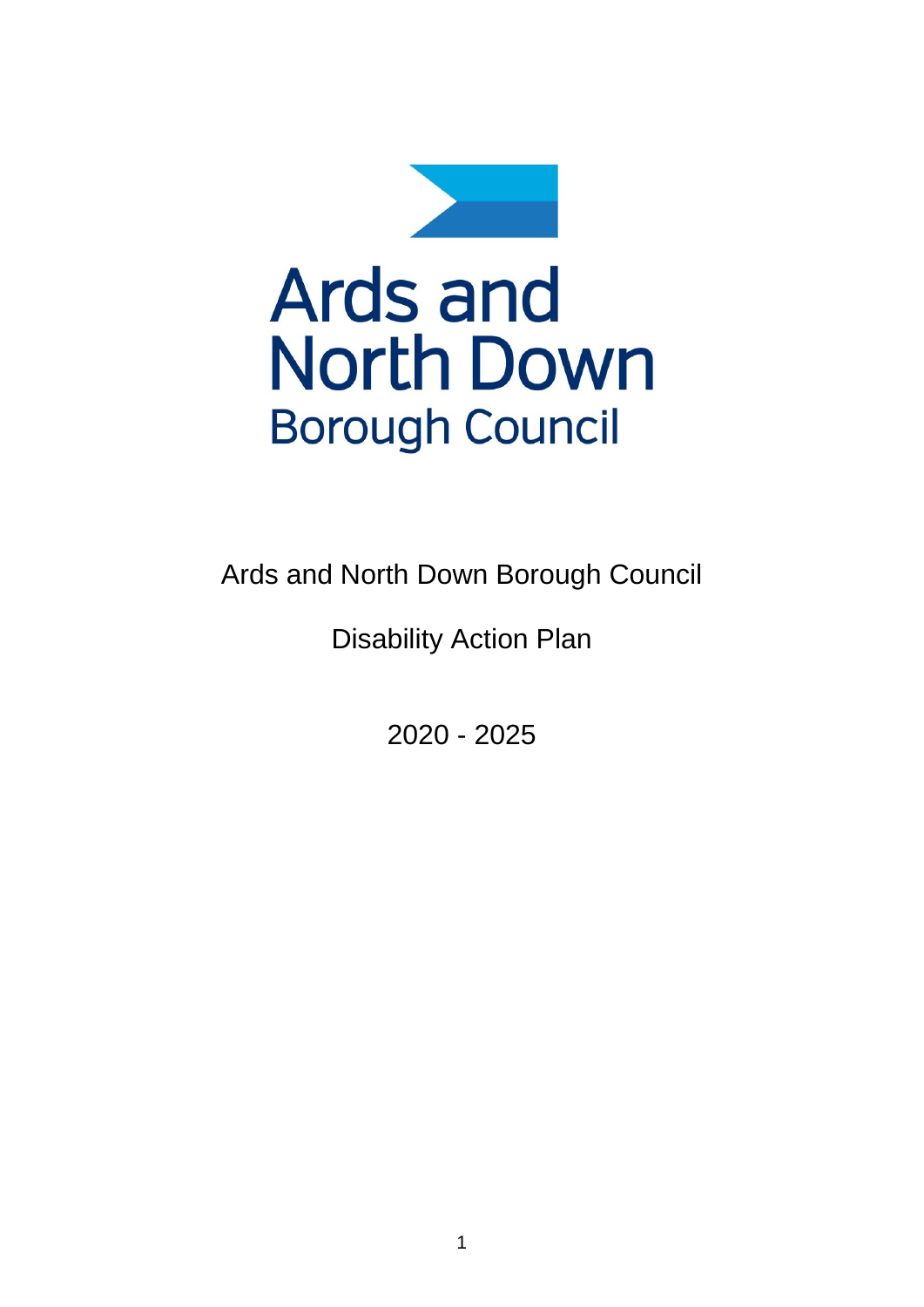This Disability Action Plan may . be obtained from the Council in alternative formats and languages where a need is identified. It may also be downloaded from the Council's website at: <http://www.ardsandnorthdown.gov.uk/about-the-council/disability>

If you would like a copy in an alternative format, or have any queries, please contact:

### **Ards and North Down Borough Council**

Shirley Poxon Compliance Officer (Equality and Safeguarding) Town Hall, The Castle, Bangor BT20 4BT Tel: 0300 013 3333 ext. 40114 sms text only 07718 159 275 E-mail: [shirley.poxon@ardsandnorthdown.gov.uk](mailto:shirley.poxon@ardsandnorthdown.gov.uk)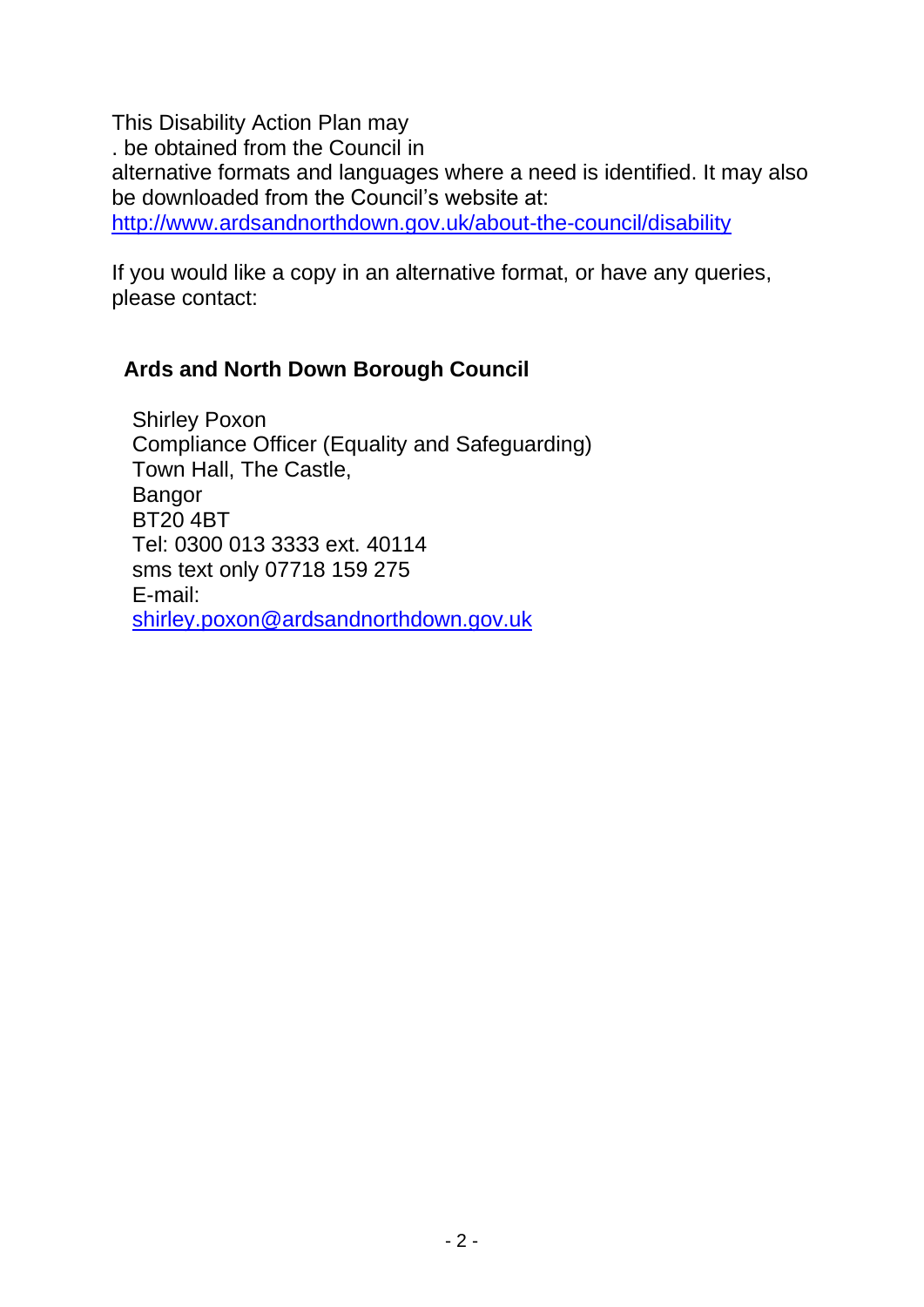### **Foreword**

This Disability Action Plan is a statement of the Council's commitment to the promotion of equality of opportunity for disabled people and complements its Equality Scheme under Section 75 of the Northern Ireland Act 1998.

This is the third Disability Action Plan of the Ards and North Down Borough Council and has been designed to ensure the Council fulfils its statutory obligations in compliance with Section 49A of the Disability Discrimination Act 1995 (DDA 1995) (as amended by Article 5 of the Disability Discrimination (Northern Ireland) Order 2006).

The Disability Discrimination Act places duties on public authorities, when carrying out their functions, to have due regard to the need to:

- promote positive attitudes towards disabled people; and
- encourage participation by disabled people in public life.

These are collectively referred to as 'the disability duties'.

This Plan outlines the identified actions and processes which the Council will undertake to ensure issues facing people with disabilities and their carers are effectively mainstreamed within Council decisions and service delivery.

har Gunnwing &

\_\_\_\_\_\_\_\_\_\_\_\_\_\_\_\_\_\_\_\_\_\_\_\_\_\_\_ Mayor

Chief Executive

Date: 25 August 2020

\_\_\_\_\_\_\_\_\_\_\_\_\_\_\_\_\_\_\_\_\_\_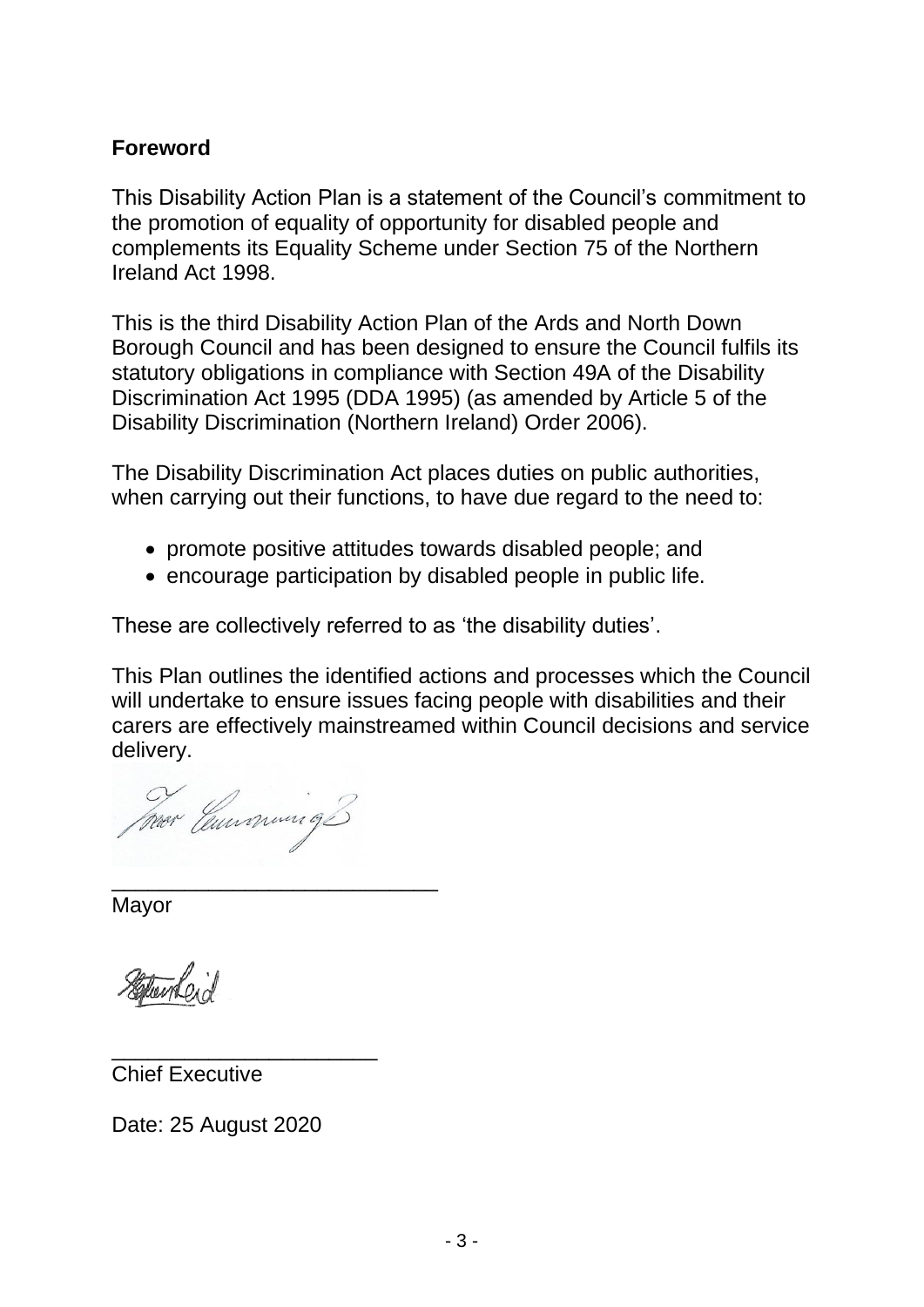### **Contents**

| 4. Public life positions over which the Council has responsibility 8 |
|----------------------------------------------------------------------|
| 5. Effective implementation of the Disability Action Plan 8          |
|                                                                      |
|                                                                      |
|                                                                      |
|                                                                      |
|                                                                      |
|                                                                      |
| 12. Performance Indicators and actionable measures14                 |
| 13. How the disability action plan will be published 14              |
|                                                                      |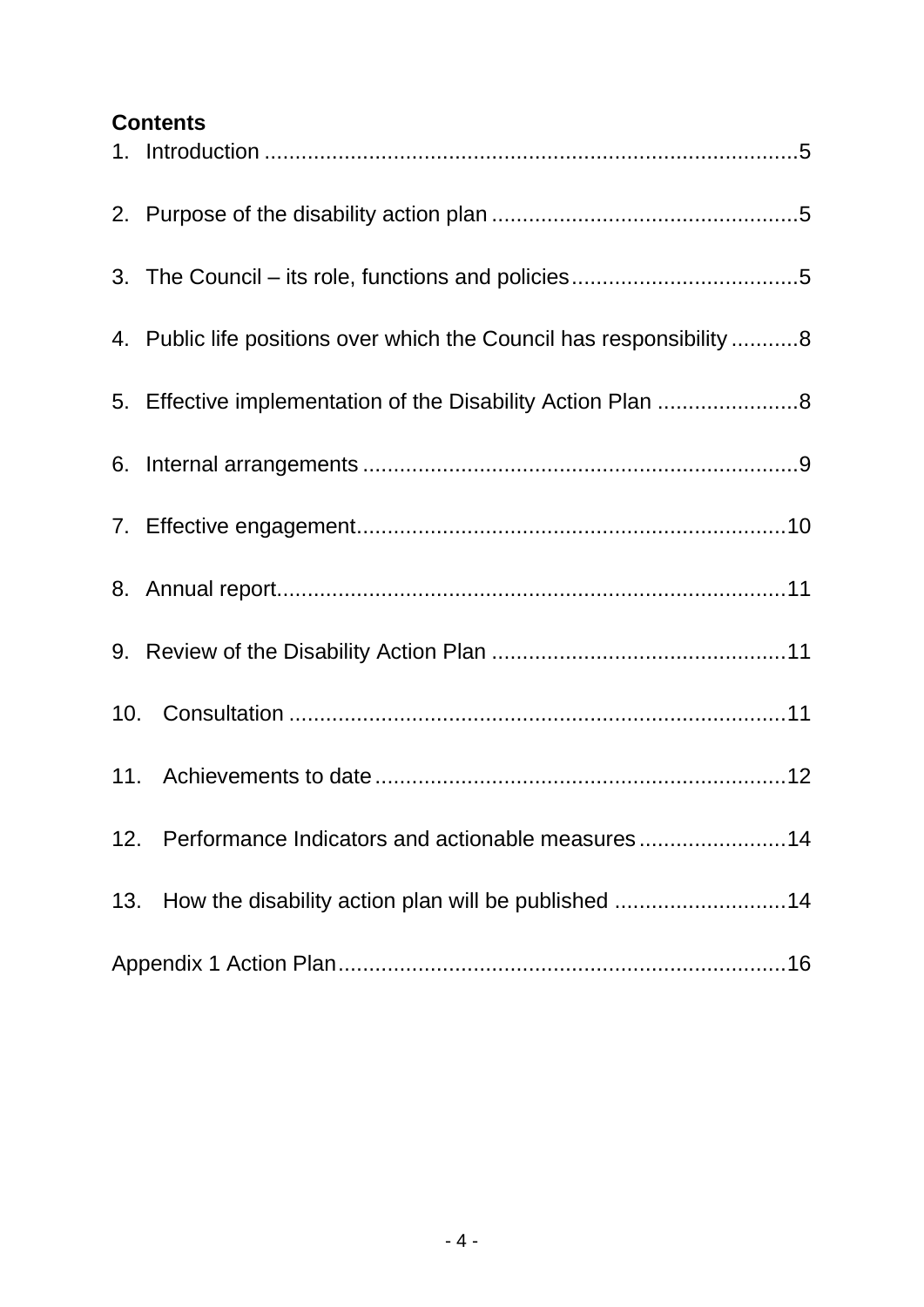### <span id="page-4-0"></span>**1. Introduction**

- 1.1 Section 49A of the Disability Discrimination Act 1995 (DDA 1995) (as amended by Article 5 of the Disability Discrimination (Northern Ireland) Order 2006), requires the Council, in carrying out its functions, to have due regard to the need to:
	- promote positive attitudes towards disabled people; and
	- encourage participation by disabled people in public life.

These are collectively referred to as the 'disability duties'.

1.2 Under section 49B of the DDA 1995, the Council has set out in this plan how it proposes to fulfil these duties in relation to its functions.

This plan, in form and content, must conform to the guidelines contained within the Commission's guide for public authorities.

- 1.3 The Council will ensure the effective communication of the plan to staff and will undertake a planned programme of training and guidance on the disability duties for all staff and elected members.
- 1.4 The Council will commit the necessary resources (in terms of people, time and money) to implement and deliver the actions with this Disability Action Plan.

### <span id="page-4-1"></span>**2. Purpose of the disability action plan**

2.1 The Disability Action Plan through a series of actionable measures outlines the Council's proposals for fulfilling its statutory obligations in compliance with Section 49A of the Disability Discrimination Act 1995 ('DDA 1995') (as amended by the Disability Discrimination (Northern Ireland) Order 2006).

### <span id="page-4-2"></span>**3. The Council – its role, functions and policies**

3.1 The roles and functions of Councils fall within three types:

Direct, Representative and Consultative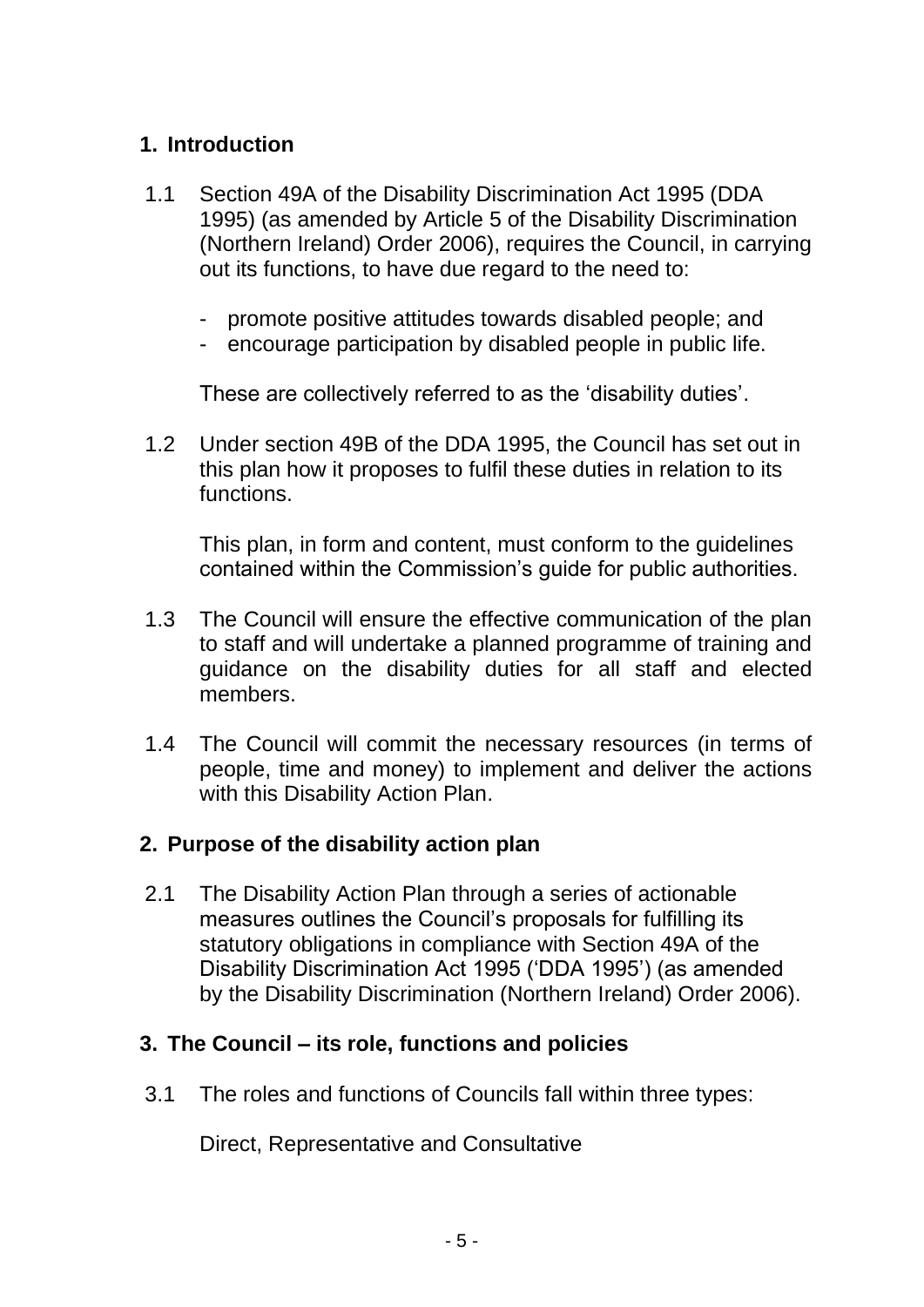- the direct provision of a number of services and facilities,
- the promotion of the arts, tourism, community and economic development,
- the regulation and licensing of certain activities relating to environmental health, consumer protection and public safety,
- a representative role on a number of bodies and boards including Education and Health,
- a consultative role in relation to functions conducted by other Government bodies and agencies on issues such as water, roads and housing;
- an advocacy role for the people of the District

In the performance of the above roles the Council carries out functions in the following areas: (This is not an exhaustive list)

- the provision and maintenance of facilities for recreational, social and cultural activities including leisure centres, community centres, parks, open spaces, sports and playgrounds and places of entertainment
- street cleansing
- waste collection and disposal
- the provision of burial grounds
- the provision of grant aid to support the arts, community development, good relations and the promotion of tourism and economic development
- the administration and regulation of certain matters relating to the environment, public health and public safety including building control, food safety, statutory nuisance, dangerous buildings, air pollution, noise pollution, dog control, consumer protection and health and safety
- the licensing and regulation of street trading, places of entertainment, amusement centres, sex establishments, society lotteries, cinemas and petroleum stations
- the making of byelaws and regulation of same

Planning

- Local Development Plan functions
- Development control and enforcement

### Roads

- Off street parking (except Park and Ride)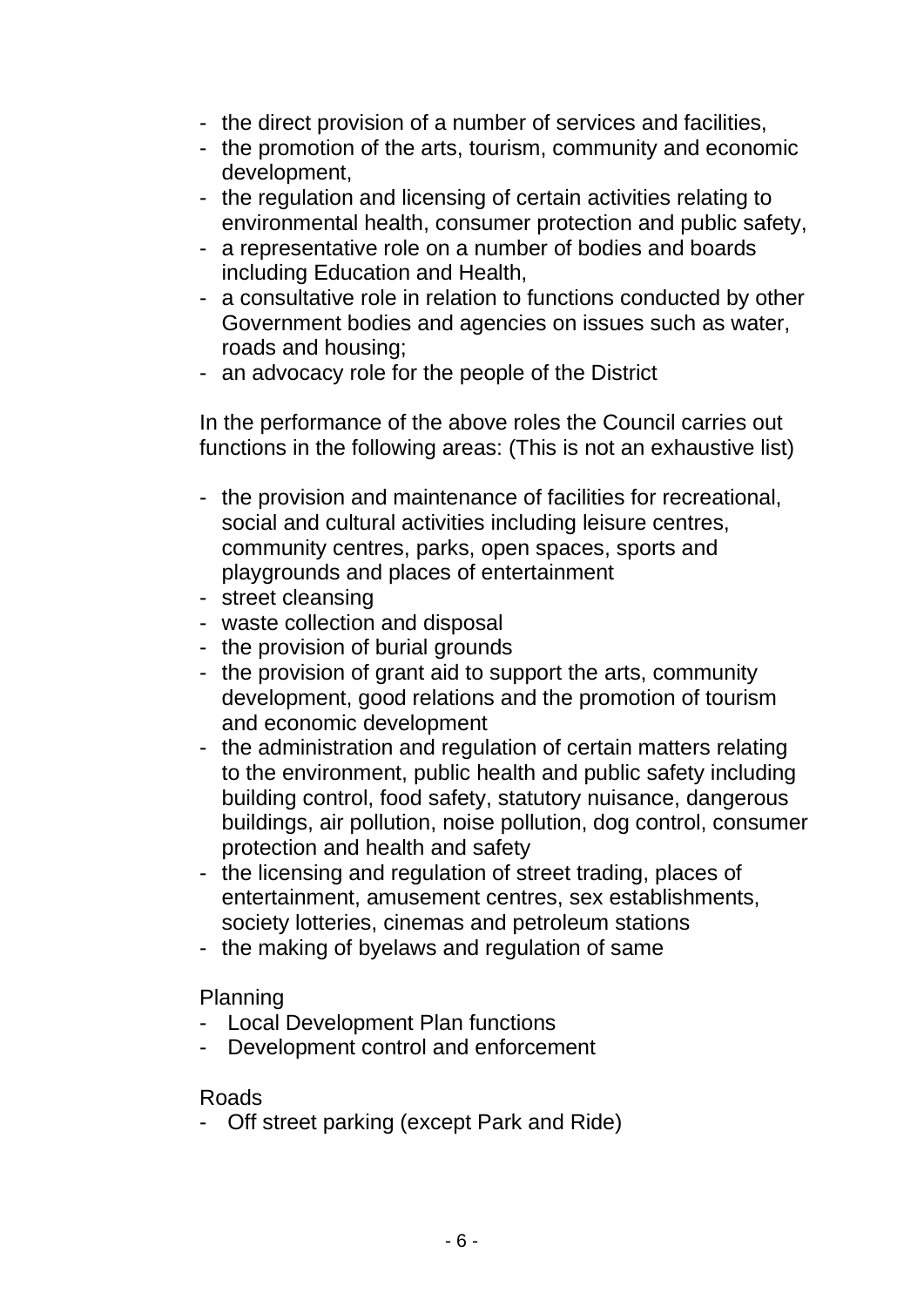Urban regeneration and community development

- Functions associated with physical development (e.g. environmental improvement schemes)
- Area based regeneration (such as Neighbourhood Renewal)
- Some community development programmes for the voluntary and community sectors

### **Housing**

- Registration of houses in multiple occupation
- Housing unfitness responsibilities, including repair and demolition notices

Local Economic Development (transfer from Invest NI)

- Start a Business Programme and Enterprise Shows
- Youth Entrepreneurship (such as Prince's Trust and Shell Livewire)
- Social Entrepreneurship
- Investing for Women
- Neighbourhood Renewal funding relating to enterprises initiatives

Local Tourism

- Providing business support including business start-up advice along with training and delivery of customer care schemes
- Providing advice to developers on tourism policies and related issues
- Community Planning

As well as:

- Some elements of the delivery of the EU Rural Development Programme
- Authority to Spot List to enable Councils to add a building to the statutory list on a temporary basis, subject to ratification by the DOE
- Authority to draw up local lists of buildings that are of architectural and/or historic interest
- Local water recreational facilities
- Local sports to give greater involvement of local government in local sports decisions
- Donaghadee Harbour
- General Power of Competence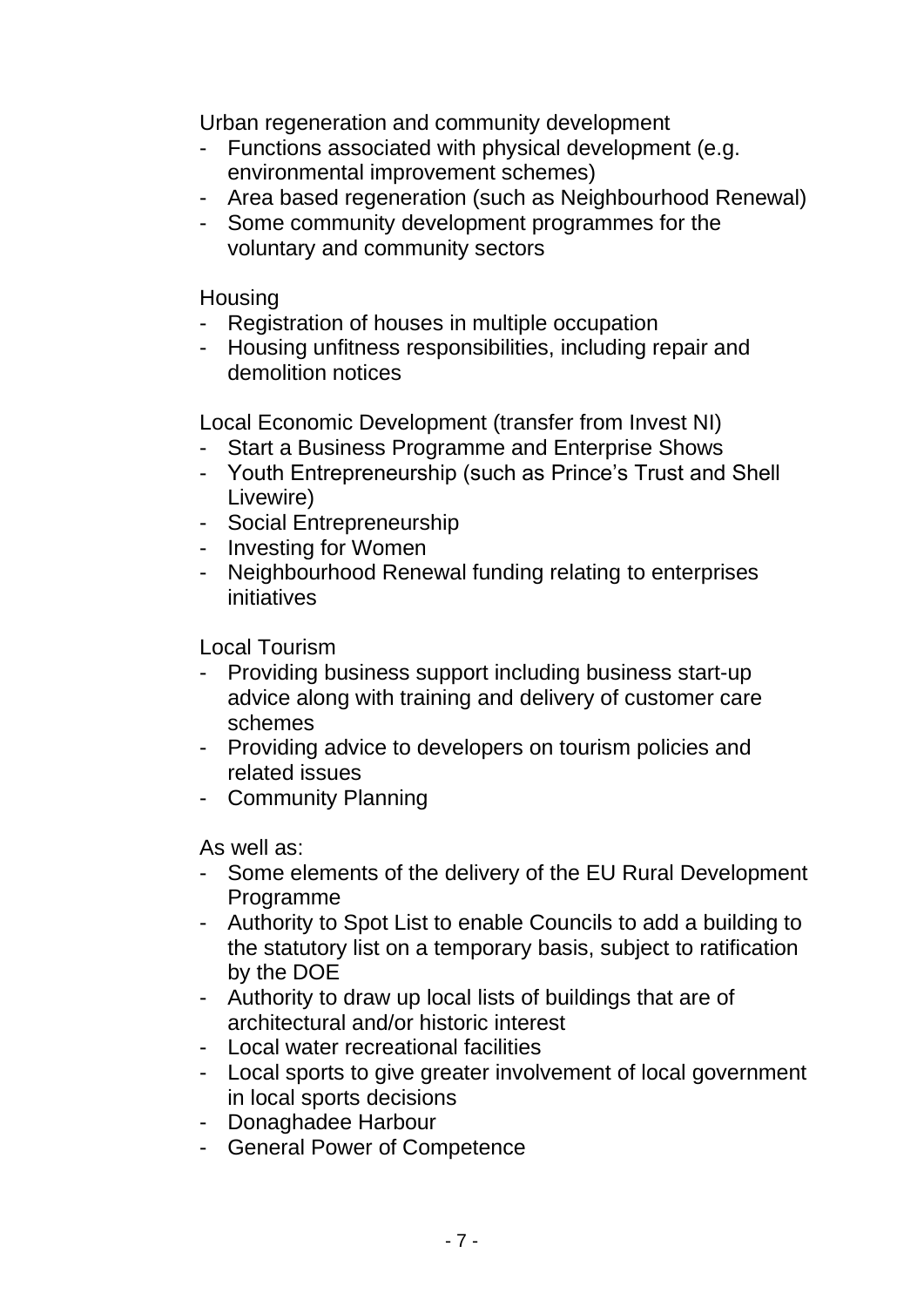- 3.2 To enable the Council to provide the above services and perform its other functions it must levy an annual rate and has the power to: -
	- acquire and dispose of land;
	- borrow money;
	- employ staff;
	- procure goods and services.
- 3.3 Council provides its services through the employment of approximately 1000 employees who are full time, part time, permanent and casual employees; dependant on the services they provide.
- 3.4 To support and implement the above statutory functions and provision of services and facilities, the Council has adopted a number of policies.

### <span id="page-7-0"></span>**4. Public life positions over which the Council has responsibility**

4.1 The Council has responsibility over a number of public life positions i.e. committees in which members of the public participate. A full list of these positions is available on request.

### <span id="page-7-1"></span>**5. Effective implementation of the Disability Action Plan**

- 5.1 The Council's Mayor and Chief Executive are committed to the effective implementation of this plan and the disability duties throughout the organisation. They will allocate all available resources (in terms of people, time and finance) in order to achieve this.
- 5.2 As part of its corporate planning process the Council will build objectives, target setting and monitoring into relevant business plans.

 These will be reflected at all levels of strategic planning within the Council including individual staff objectives and annual plans. Progress on meeting the objectives will be monitored and reported to relevant managers and the elected members on an annual basis. Individual performance on these issues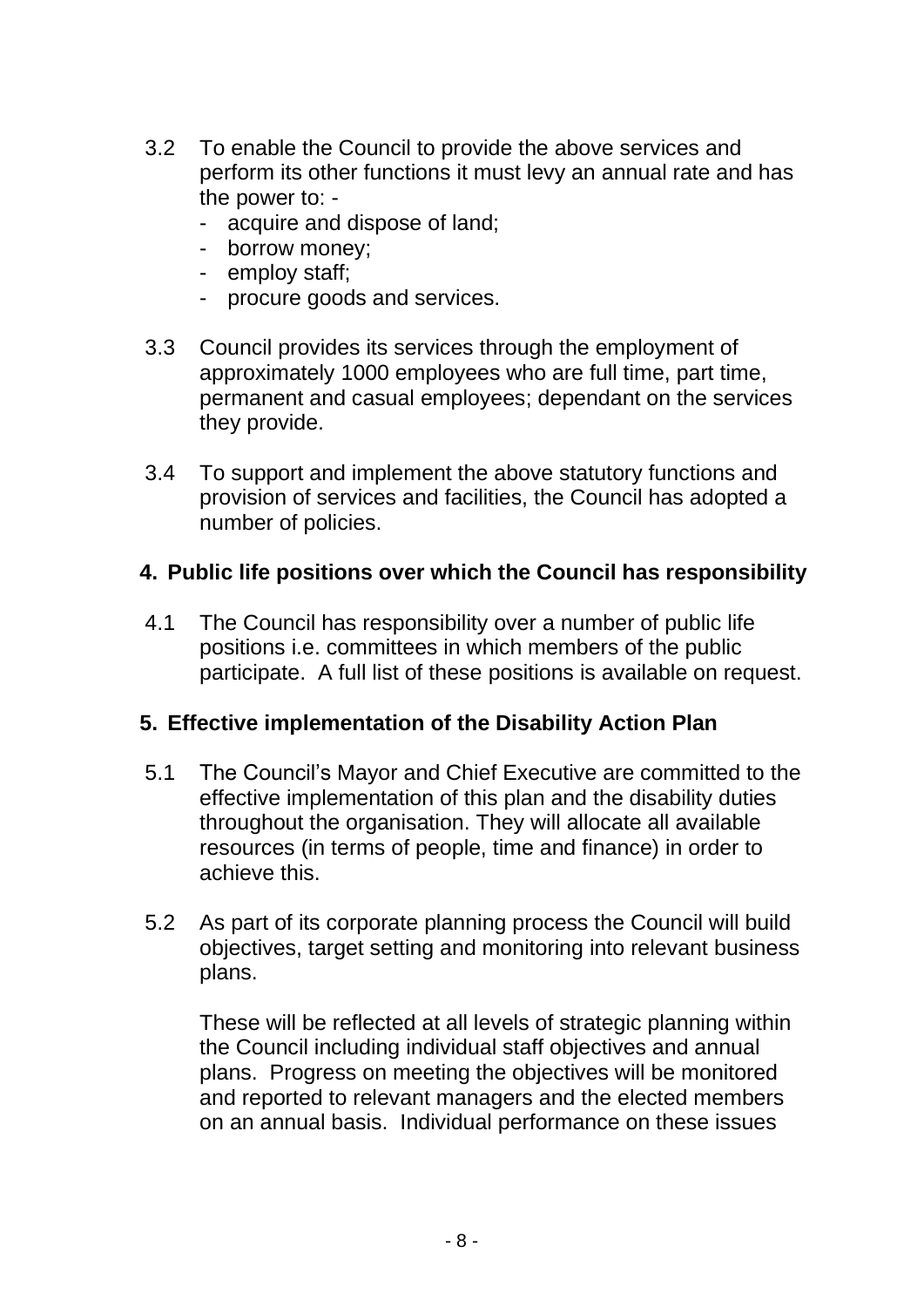will be monitored and reviewed through internal performance review arrangements.

5.3 A formal report of progress on meeting the objectives relating to the disability duties will be included in the Council's Annual Report to the Equality Commission.

### <span id="page-8-0"></span>**6. Internal arrangements**

- 6.1 The Council consists of 40 elected representatives, each elected for a four-year period. A full list of the Council's standing and sub-committees are available on the council's website and are also available on request.
- 6.2 The Chief Executive oversees the work of the departments through the Corporate Leadership Team which, together with the Elected Members, create the corporate body of the Council.
- 6.3 The Chief Executive is the principal advisor to the Council and responsible for the strategic management of the organisation, for the day to day management of services and the longer-term planning and allocation of resources.
- 6.4 The departmental structure of Ards and North Down Borough Council is available on request.
- 6.5 The Chief Executive has overall responsibility for ensuring the effective implementation of this plan, with the support of the Corporate Leadership Team.

Responsibility for implementing, reviewing and evaluating this Disability Action Plan, and the point of contact within the Council is Shirley Poxon – contact details can be found on page 2.

6.6 Upon request, the Council makes public documents available in a range of alternative formats including large print, easy read, on audio and will arrange for translation into minority languages where a need exists.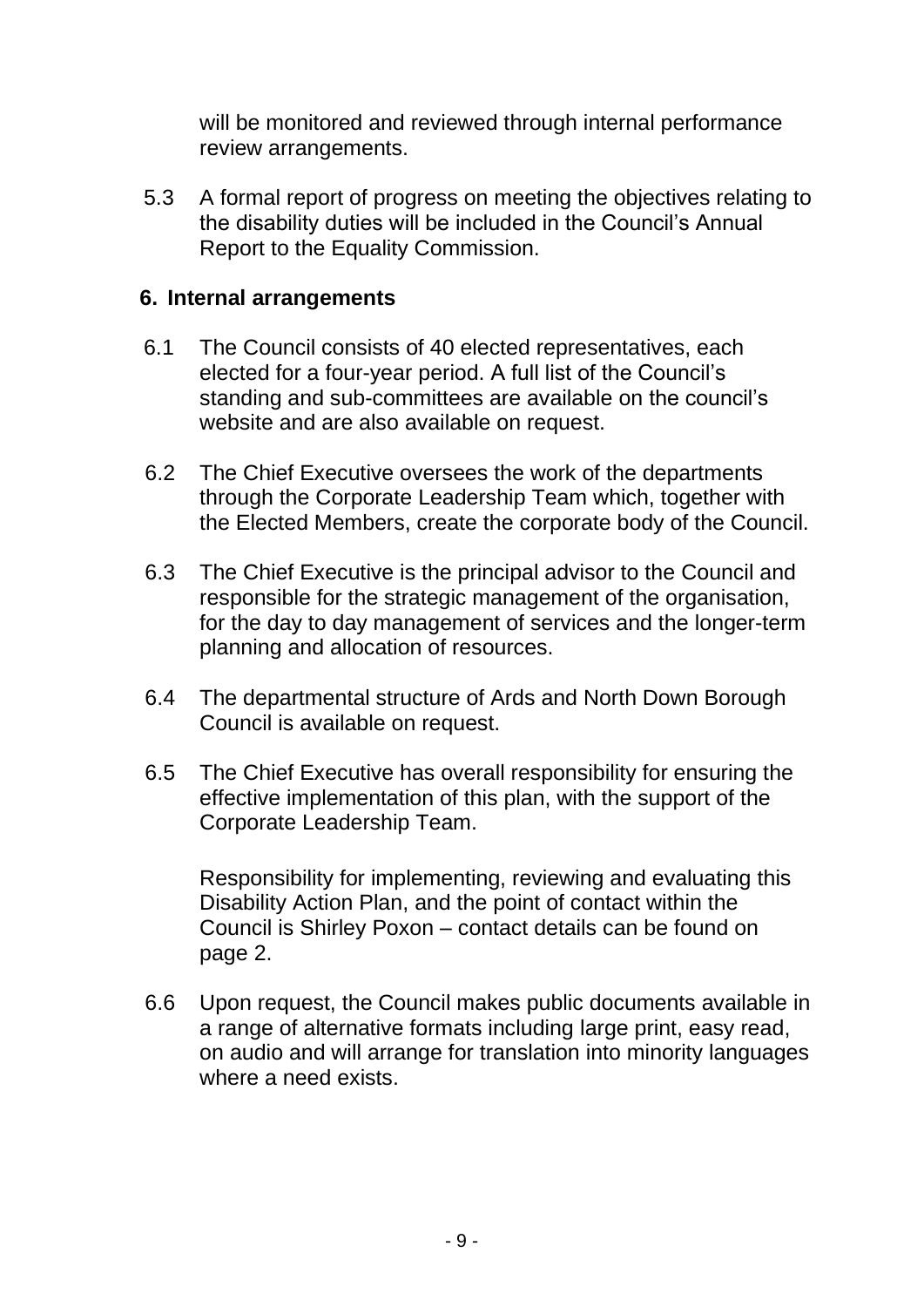6.7 All equality, good relations and disability consultations and final documents are produced in Arial Font 14, with clear headings per section and limited numbering.

All information on the Councils website may also be accessed through the Browsealoud facility.

The Council will arrange for translators and/or signers to be present at appropriate meetings, either where a need has been identified in advance, or where a need is anticipated.

Loop systems are installed in the Council Chamber, Bangor Town Hall. Portable loop systems are available for use in some Council facilities.

A British Sign Language (BSL) interpreting service, providing our Deaf or Hearing-impaired customers who use BSL instant access to an online interpreter is available in several Council venues and via the Council website. It is monitored to ensure customer needs are met.

6.8 The Disability Duty is the responsibility of every employee of the council, elected member and any member of a Council Body or Panel, including the Policing and Community Safety Partnership, Community Planning Partnership and Peace IV Partnership.

All employees and elected members receive training in the legislation and their responsibility to ensure the Council does not fail to meet its obligations either in their action or inappropriate action.

### <span id="page-9-0"></span>**7. Effective engagement**

7.1 The Council is committed to engaging with people with disabilities, their families, carers and disability representative groups in the drafting, implementation, monitoring and review of this Plan. Further information on how this will be achieved is detailed in Section 10 - Consultation.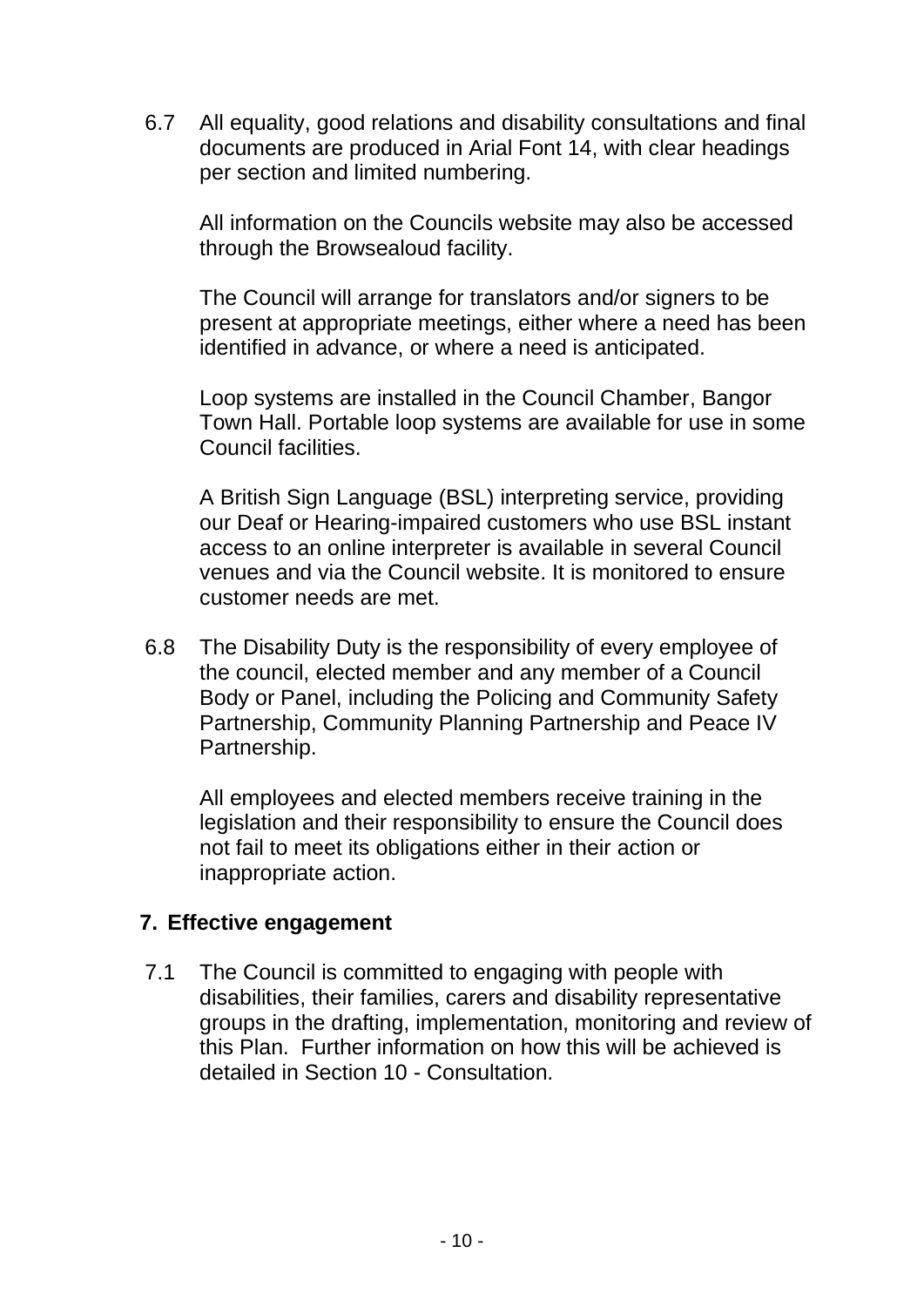### **8. Annual report**

- 8.1 The Council will prepare an annual report on the implementation of its Plan. This report will be included in the annual report to the Equality Commission which details the Council's progress on the implementation of its equality scheme and Disability Action Plan.
- 8.2 A copy of the annual report will be made available on the Council's website.

### <span id="page-10-0"></span>**9. Review of the Disability Action Plan**

9.1 The Council will carry out a five-year review of its plan. This review will be submitted to the Equality Commission for Northern Ireland following ratification by Ards and North Down Borough Council.

### <span id="page-10-1"></span>**10. Consultation**

- 10.1 The Council is committed to carrying out meaningful consultations in the development and review of its Disability Action Plan. We are keen to bring about change for people with disabilities and their carers by proactively taking measures in response to the disability duties.
- 10.2 Consultation on the Disability Action Plan will be carried out over a 12-week consultation period via engagement with key stakeholders and service users. Comments and suggestions on the plan will be incorporated.
- 10.3 The Council will seek to ensure the involvement of people with disabilities by consulting with representative groups at regional and local levels, as well as talking to, and meeting with individuals with a disability or carers.
- 10.4 The Council consults regularly with a range of local and regional groups of people with disabilities or those representing them. These groups include Omnibus Partnership, Orchardville, Cedar, Action Mental Health, Employers for Disability NI,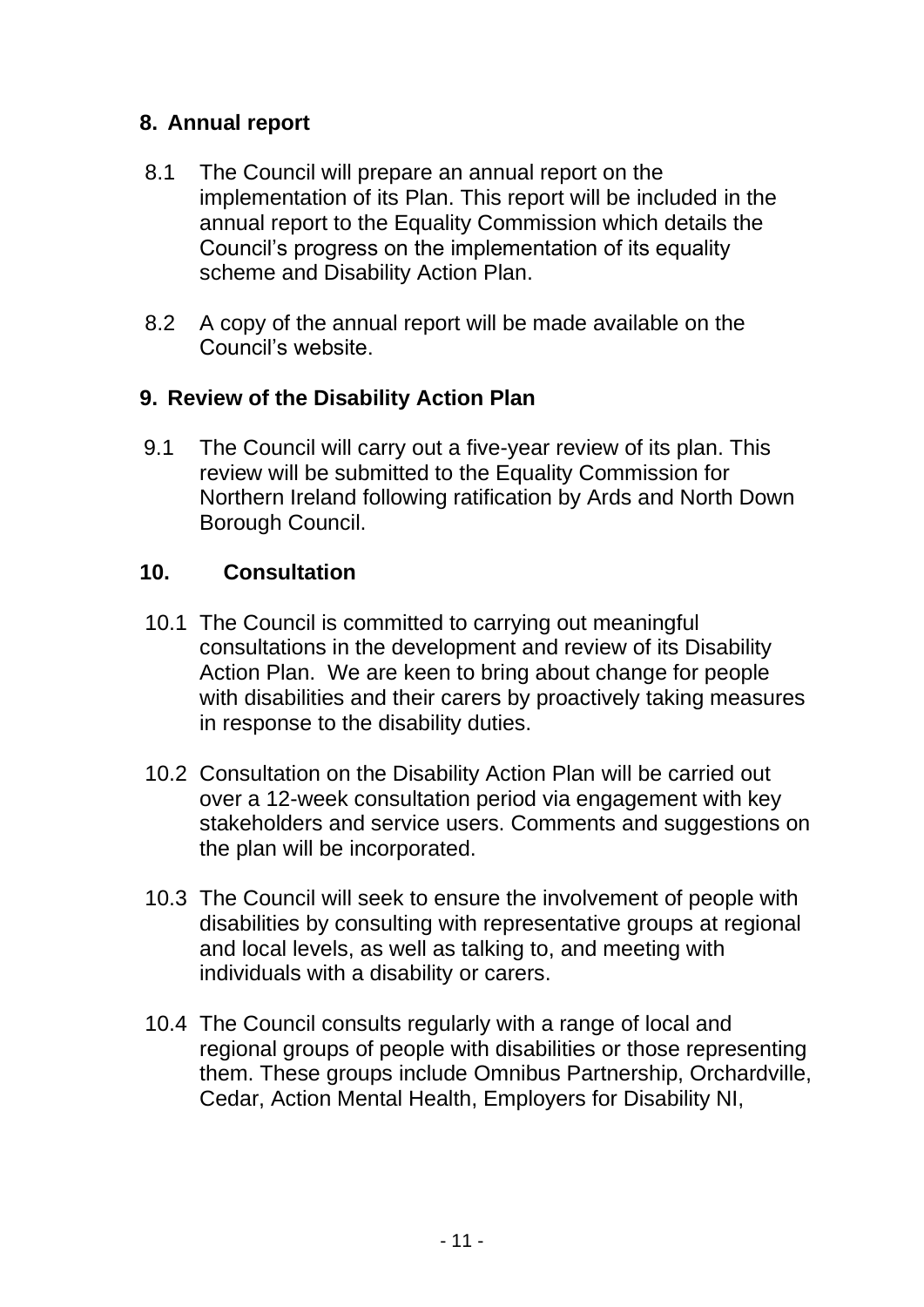IMTAC, CAN, Voice, MENCAP, South Eastern Health & Social Care Carers' Support and Disability Sports NI.

The draft plan will be advertised on the council's website in accordance with the council policy.

- 10.5 Consultation with local disability groups ensures disabled people can assist the Council by:
	- identifying barriers faced by disabled people in participating in public life and specifically how barriers they have encountered in relation to their contact with the Council services and facilities may be overcome;
	- identifying circumstances in the past in which the Council has not promoted positive attitudes towards disabled people and identify opportunities in the future for the Council to promote such attitudes;
	- assist in identifying key priorities and remedial actions to ensure the application of the disability duties;
	- monitoring and making decisions on the Plan as a result of comments and reviewing the effectiveness of measures taken.
- 10.6 The Council believes it is important that people with a disability are involved in the implementation, monitoring and review of the Plan. Section 12.3 of this document lays out the initiatives the Council intends to implement. Consultees will be advised of any changes made, following the consultation.

### <span id="page-11-0"></span>**11. Achievements to date**

- 11.1 Ards and North Down Borough Council completed a number of actions from their first and second Disability Action Plans including:
	- identifying individuals and groups who were available to assist in focused consultations;
	- retaining membership of Employers for Disability NI;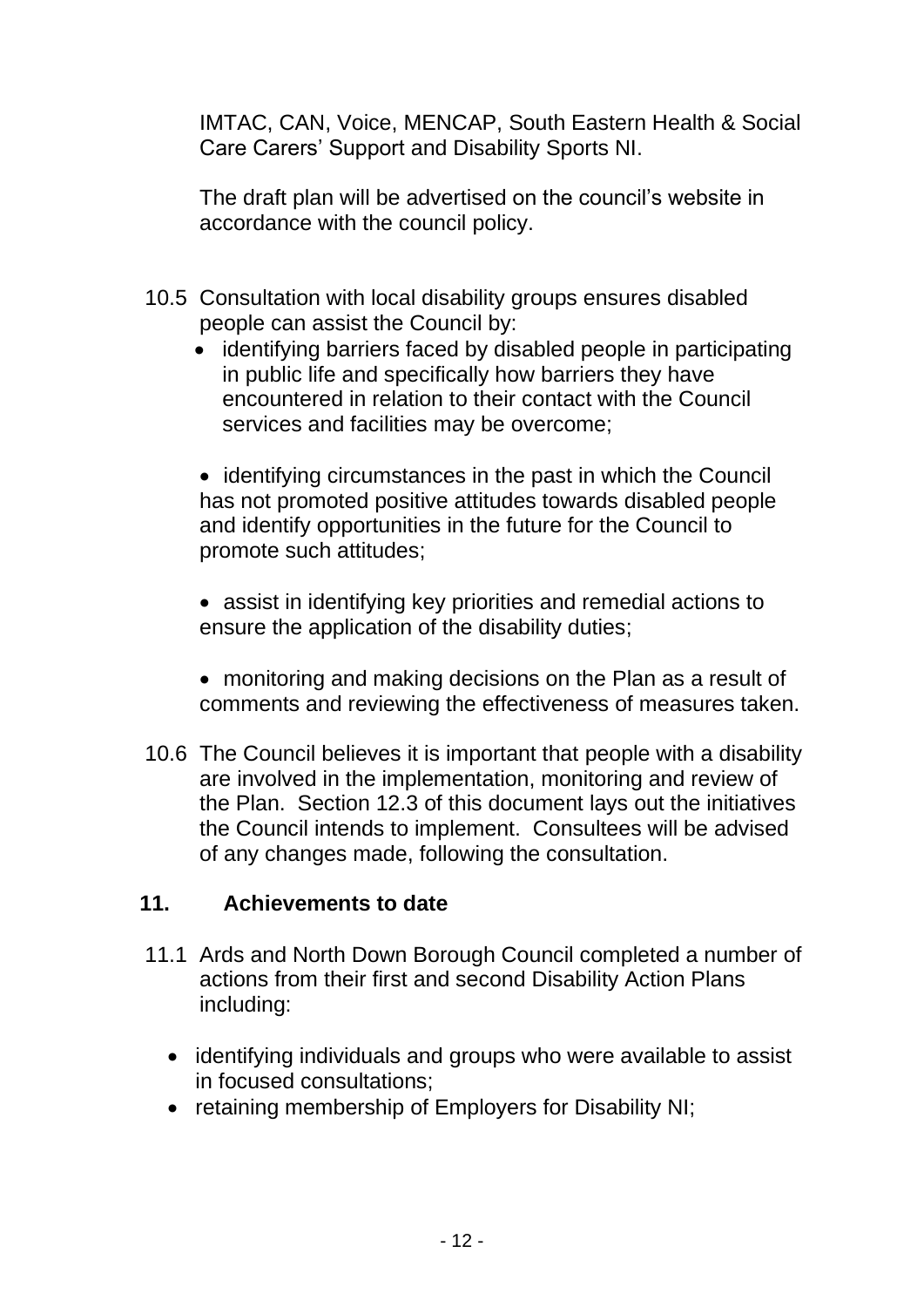- the on-going development of the AccessAble initiative across the Borough including public consultations and opportunities for work experience;
- establishing Ards and North Down Borough Council Disability Forum;
- supporting relevant council officers to attend interest groups;
- the promotion and encouragement of the use of the buddycard;
- the encouragement to extend the range of sport and leisure classes to include those with a disability;
- training for all employees in disability awareness to highlight their responsibilities;
- providing a range of information in alternative formats in a timely manner and to meet identified need;
- arranging for interpreters at meetings and events;
- on-going promotion of the JAM card and support for users;
- A British Sign Language (BSL) interpreting service, providing our deaf or hearing-impaired customers who use BSL instant access to an online interpreter that is available in several Council venues and via the Council website;
- The adoption of a Mental Health Charter and Action Plan to raise the profile of and to support employees with mental ill health;
- A Workplace Policy to provide guidance for individuals wishing to return to the workplace following an acquired disability or who have not had the opportunity to be employed due to a disability;
- A Work Placement Policy that encourages individuals with a disability to become volunteers;
- The development of Bangor Aurora Leisure Centre as a Disability Hub;
- Providing a forum for local interest groups to engage with IMTAC regarding the Bangor Seafront Project and other projects;
- Working with local interest groups in relation to Pavement Cafés and the potential to support of a Dementia-Friendly café in the Borough;
- The availability of Browsealoud on the Council website;
- An outdoor all ability play facility at Ards Blair Mayne Wellbeing and Leisure Complex;
- The provision of an accessible beach with associated facilities and equipment at Groomsport;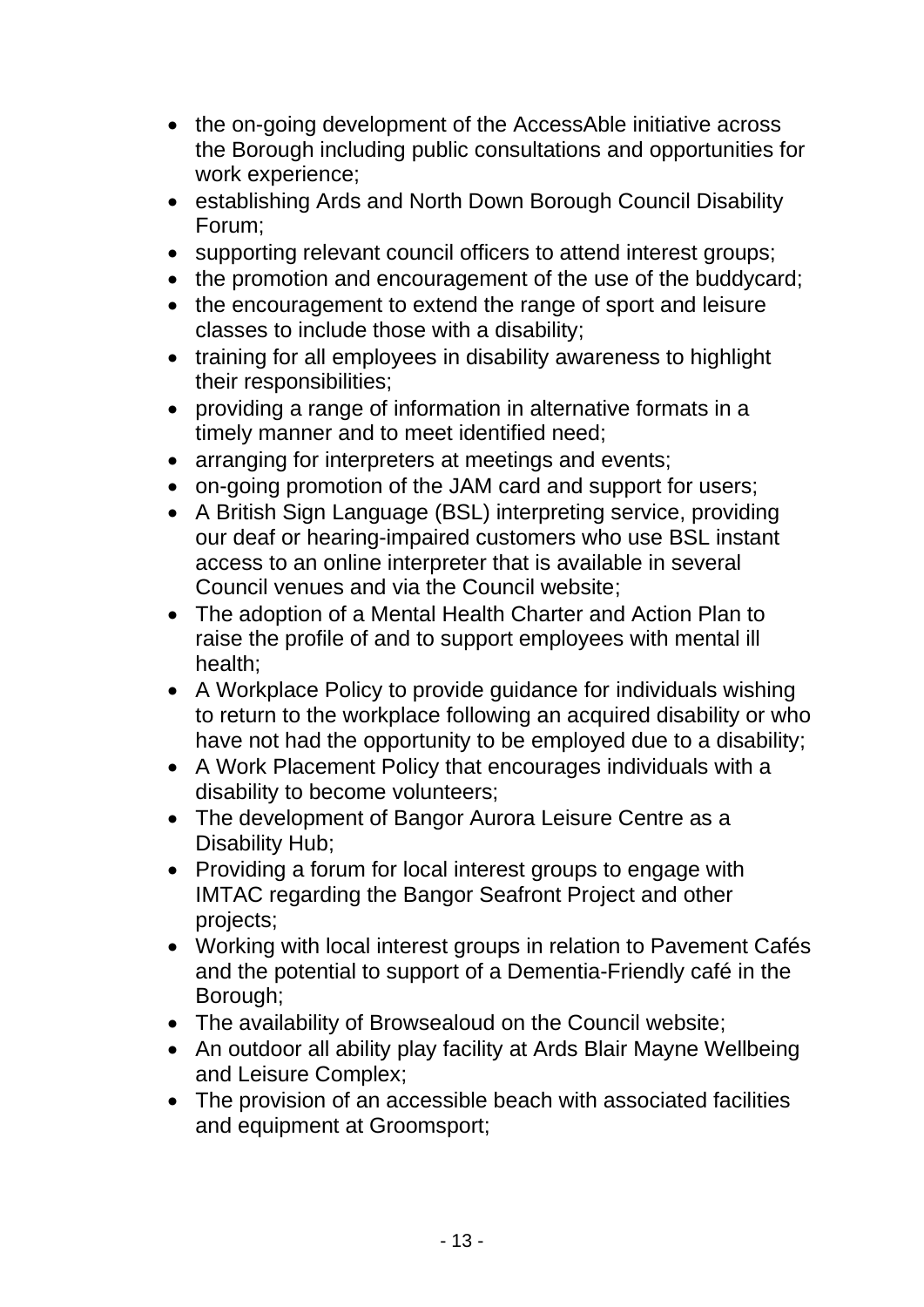• Volunteer Policy that encourages individuals with a disability to volunteer in a role that is suitable for their needs.

### <span id="page-13-0"></span>**12. Performance Indicators and actionable measures**

- 12.1 The Council is committed to monitoring and reviewing policies and practices to ensure the disability duties are met. This process is undertaken through the policy making and screening processes.
- 12.2 The Council will undertake a review of this plan on an annual basis. This review process assists in the drafting of appropriate actions and performance targets for the next period, as well as highlighting the achievements from the period of the annual review.
- 12.3 The table in Appendix 1 outlines the measures and performance indicators which the Council proposes to undertake between 1 April 2020 and 31 March 2025 in order to fulfil its statutory obligations.

### <span id="page-13-1"></span>**13. How the disability action plan will be published**

13.1 Following submission to the Equality Commission for Northern Ireland, this Plan will be available by contacting:

Shirley Poxon Compliance Officer (Equality and Safeguarding) Town Hall, The Castle, **Bangor** BT20 4BT Tel: 0300 013 3333 ext. 40114 SMS text only 07718 159 275 E-mail: [shirley.poxon@ardsandnorthdown.gov.uk](mailto:shirley.poxon@ardsandnorthdown.gov.uk)

13.2 The availability of the Disability Action Plan will be advertised on the council website and through social media in accordance with the council policy.

It may be accessed on the Council's website at: [http://www.ardsandnorthdown.gov.uk/about-the](http://www.ardsandnorthdown.gov.uk/about-the-council/disability)[council/disability](http://www.ardsandnorthdown.gov.uk/about-the-council/disability)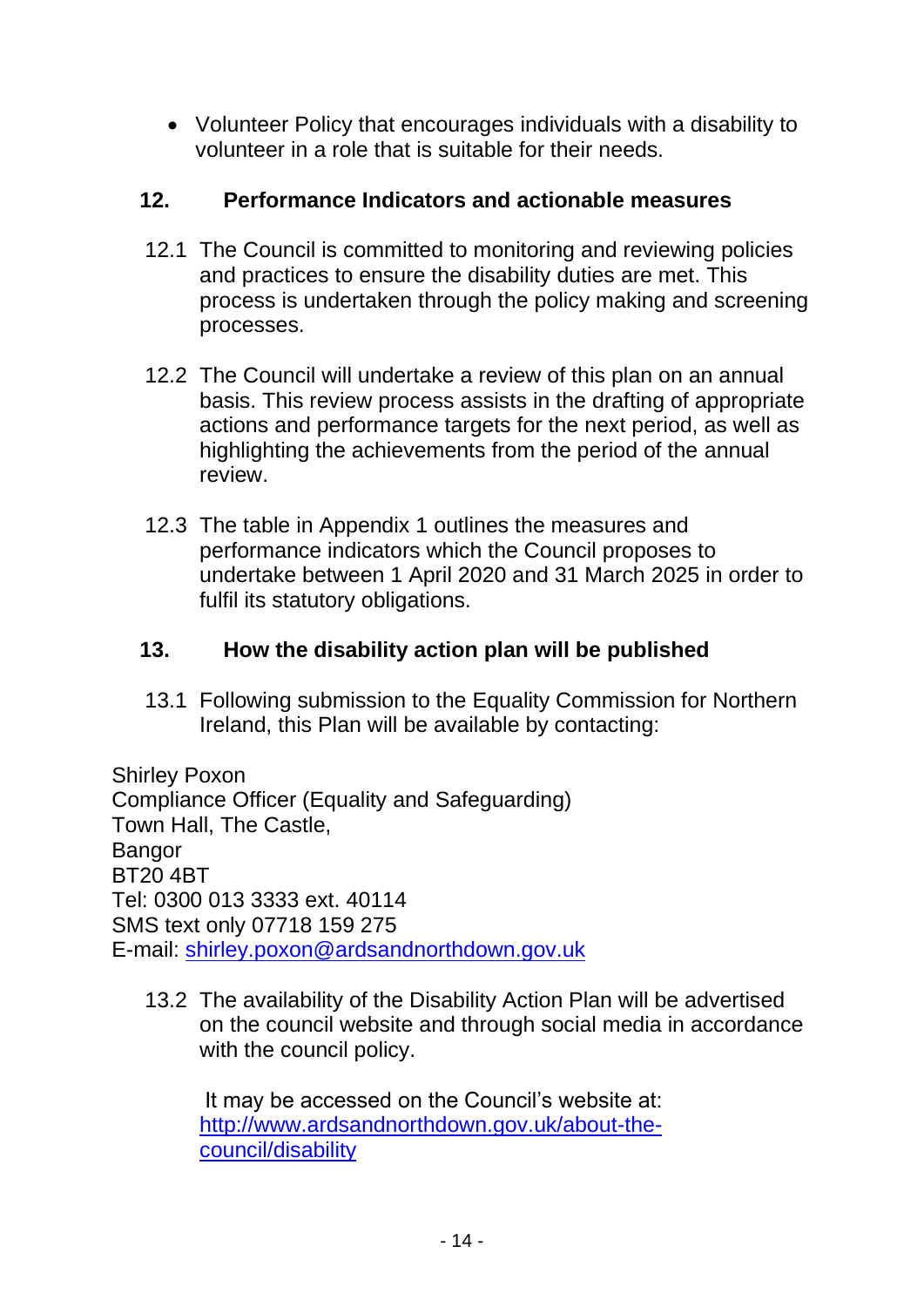- 13.3 The Council will, through its work with individuals with a disability, representative groups and carers ensure appropriate ways of communicating the Plan. We acknowledge individuals may experience different barriers according to their unique impairment. The Plan will be produced in an accessible format to facilitate meaningful engagement.
- 13.4 The Plan will be highlighted through social media, email and meeting directly with disability organisations, representative groups and individuals.
- 13.5 Requests to produce the Plan in a minority language will be met where a need is identified.
- 13.6 In addition, employees will be made aware of this Disability Action Plan and how their duties and responsibilities assist the Council to meet its obligations.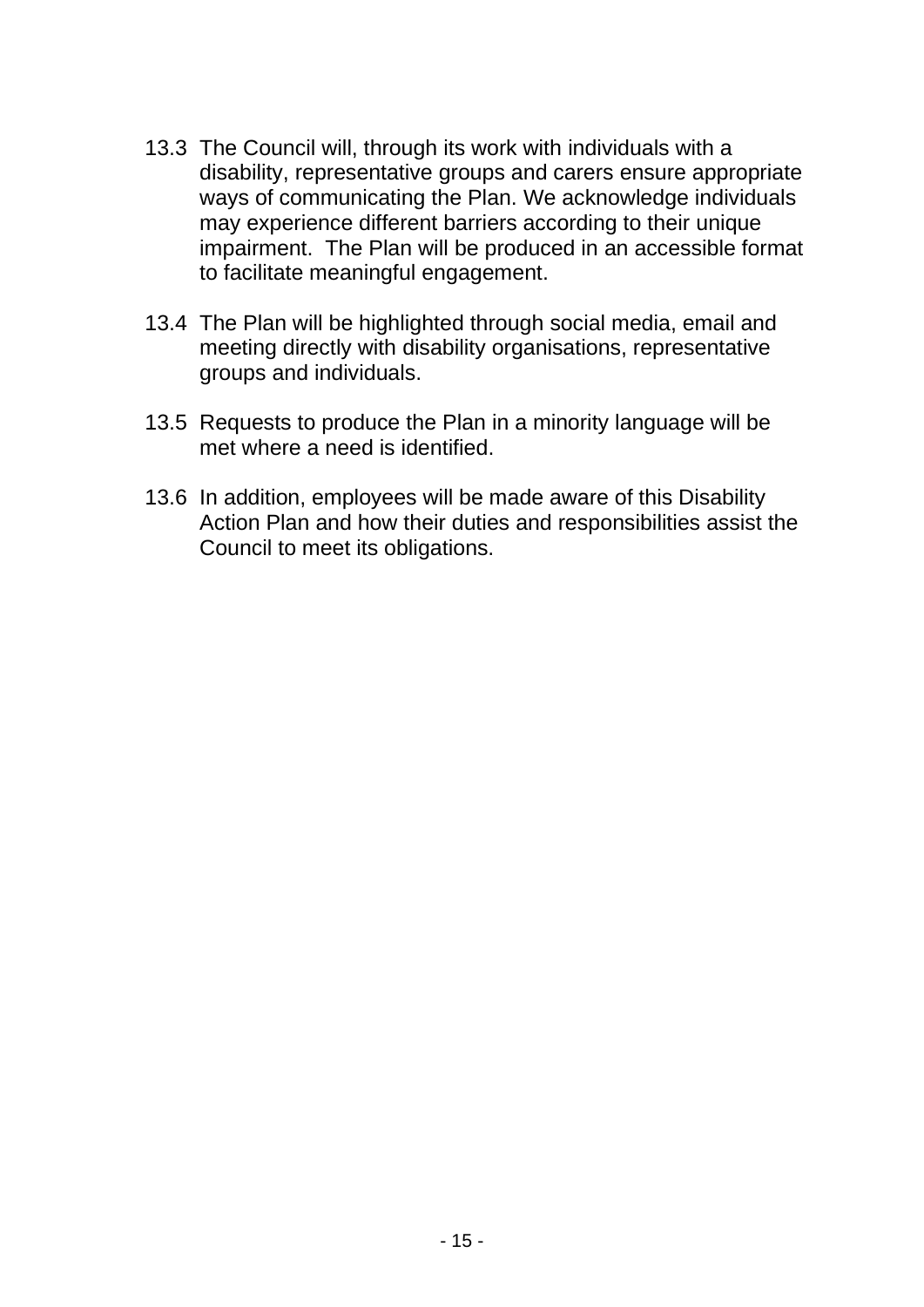### Ards and North Down Disability Action Plan 2020 - 2025 Disability Action Plan

| <b>Action</b>                                                                                                                                                                                                            | Outcome /<br><b>Impact</b>                                                                                                                                                                                  | <b>Responsible</b><br><b>Section</b>                                                                                            | <b>Timescale</b>                                                                                                            | <b>Performance</b><br><b>Indicator</b>                                                                                                                                                                                                         | <b>Progress</b> |
|--------------------------------------------------------------------------------------------------------------------------------------------------------------------------------------------------------------------------|-------------------------------------------------------------------------------------------------------------------------------------------------------------------------------------------------------------|---------------------------------------------------------------------------------------------------------------------------------|-----------------------------------------------------------------------------------------------------------------------------|------------------------------------------------------------------------------------------------------------------------------------------------------------------------------------------------------------------------------------------------|-----------------|
| 1. Disability<br><b>Awareness and</b><br><b>Training</b>                                                                                                                                                                 |                                                                                                                                                                                                             |                                                                                                                                 |                                                                                                                             |                                                                                                                                                                                                                                                |                 |
| 1.1 Ensure<br>Corporate<br>Leadership<br>Team, Heads of<br><b>Service and</b><br><b>Service Unit</b><br><b>Managers are</b><br>aware of their<br>responsibilities<br>under relevant<br><b>Disability</b><br>legislation. | All employees<br>will be kept<br>informed about<br>the Councils<br><b>Disability Action</b><br>Plan<br>All employees to<br>attend<br>mandatory<br>disability<br>awareness<br>training every<br>three years. | Corporate<br>Leadership<br>Team<br>Human<br><b>Resources</b><br>Training &<br>Development<br>Section /<br>Compliance<br>Section | Half yearly from<br>September 2020<br>Training will be<br>available once<br>per quarter to<br>meet the needs<br>identified. | To make<br>employees<br>aware of DAP<br>annually at<br>Internal<br>Screening<br>Group, HOST<br>and SUM and<br>through Council<br>communications.<br>At least 20<br>employees to<br>attend Disability<br>Awareness<br>training each<br>quarter. |                 |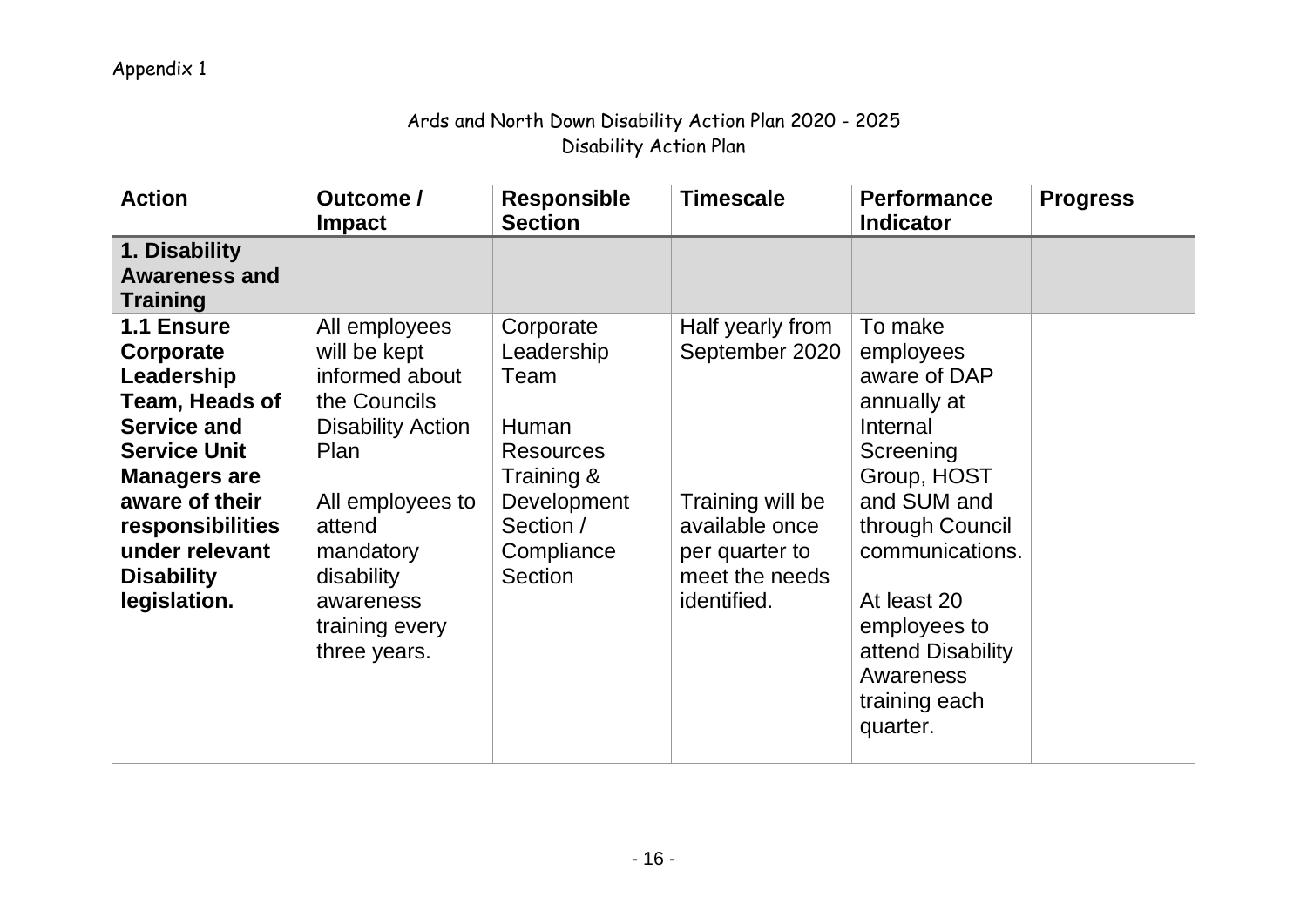### Ards and North Down Disability Action Plan 2020 - 2025 Disability Action Plan

|                              |                                        |                                 |                             | At least 30%<br>employees and<br>Elected<br>Members to<br>attend disability<br>awareness<br>training<br>annually. |
|------------------------------|----------------------------------------|---------------------------------|-----------------------------|-------------------------------------------------------------------------------------------------------------------|
| 1.2 Provide                  | Organise specific                      | <b>All Directorates</b>         | Annually with               | At least 4                                                                                                        |
| training on                  | disability training<br>where a need is | to encourage                    | training                    | trainings                                                                                                         |
| specific<br>disabilities for | identified by                          | employees to<br>attend training | programme<br>available from | delivered per<br>year with total                                                                                  |
| policy makers,               | Elected                                | events.                         | February.                   | number of                                                                                                         |
| operational                  | Members,                               |                                 |                             | employees                                                                                                         |
| managers, and                | officers, or                           |                                 | <b>Review six</b>           | attending that                                                                                                    |
| employees                    | consultees. This                       | <b>HR Officer with</b>          | monthly from                | raise awareness                                                                                                   |
|                              | will include Deaf                      | the responsibility              | March each year             | of individuals                                                                                                    |
|                              | Awareness,                             | for training                    | to ensure                   | who require                                                                                                       |
|                              | needs of those                         | across the                      | programme is                | support.                                                                                                          |
|                              | with a visual                          | organisation will               | meeting the                 |                                                                                                                   |
|                              | impairment,                            | source and                      | needs of                    | <b>Record location</b>                                                                                            |
|                              | supporting                             | arrange training                | employees.                  | of and                                                                                                            |
|                              | individuals with                       | programmes                      |                             | reasonable                                                                                                        |
|                              | mental health                          | and inform all                  | Officer will                | adjustments                                                                                                       |
|                              | and wellbeing                          | relevant officers               | update training             | adopted by                                                                                                        |
|                              | concerns, needs                        |                                 | programme                   | employees to                                                                                                      |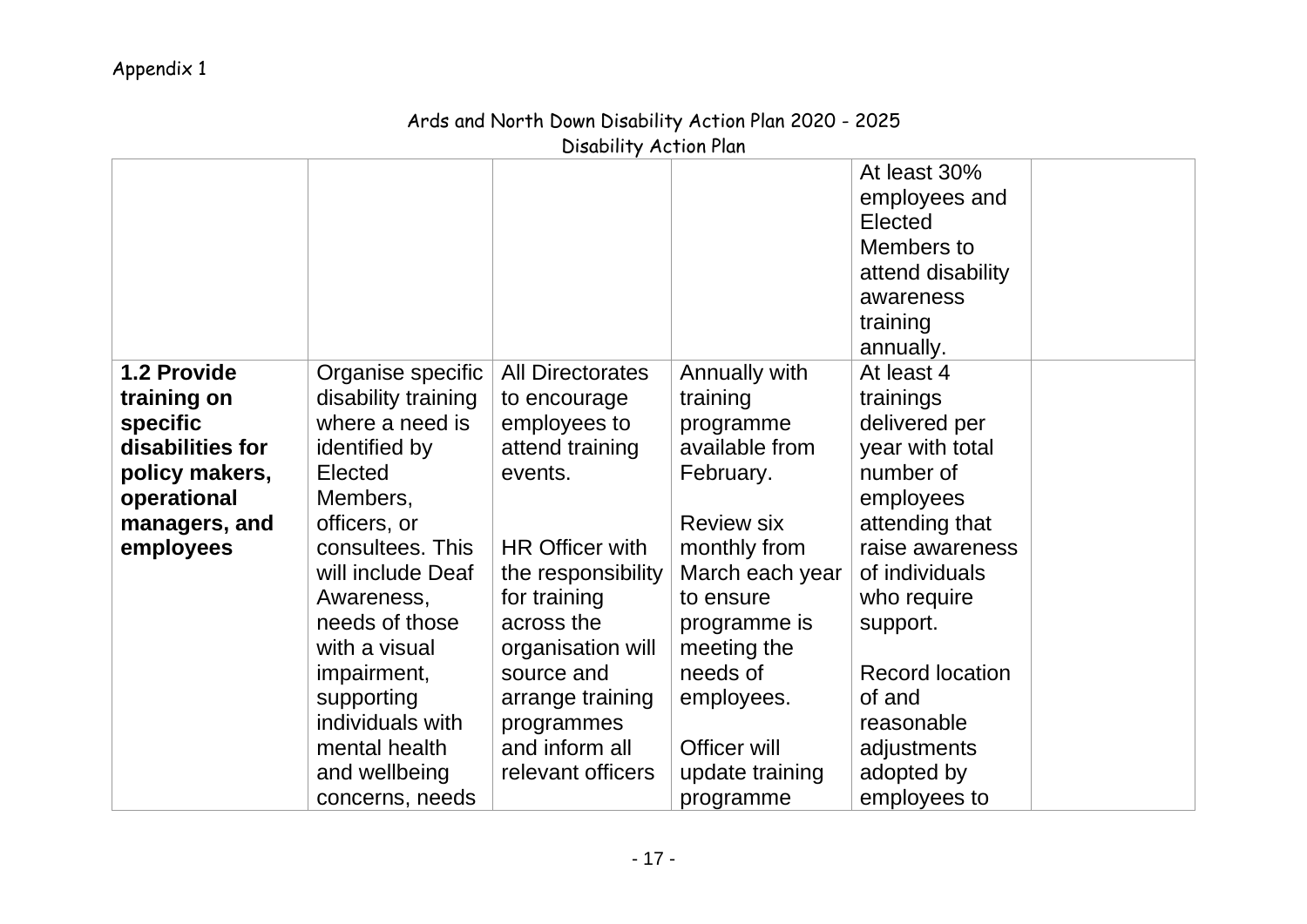### Ards and North Down Disability Action Plan 2020 - 2025

Disability Action Plan of those with a learning disability. Update **Community** Planning Scorecards to address identified disability inequalities. and elected members. Training Officers HR/ Compliance Officer (Equality & Safeguarding) annually to ensure it is relevant facilitate colleagues and users following trainings and customer comments. 100% of all reasonable adjustment requests to be met within four months. **1.3 JAM (Just a Minute) Card Training** Ards and North Down will provide all employees and elected members with the opportunity to be trained in the purpose and use of the JAM Card. Human Resources Training & **Development** Section / **Compliance** Section Training will be available during 2020. Numbers trained face to face and numbers who passed on-line training. **Adjustments** identified and delivered following training.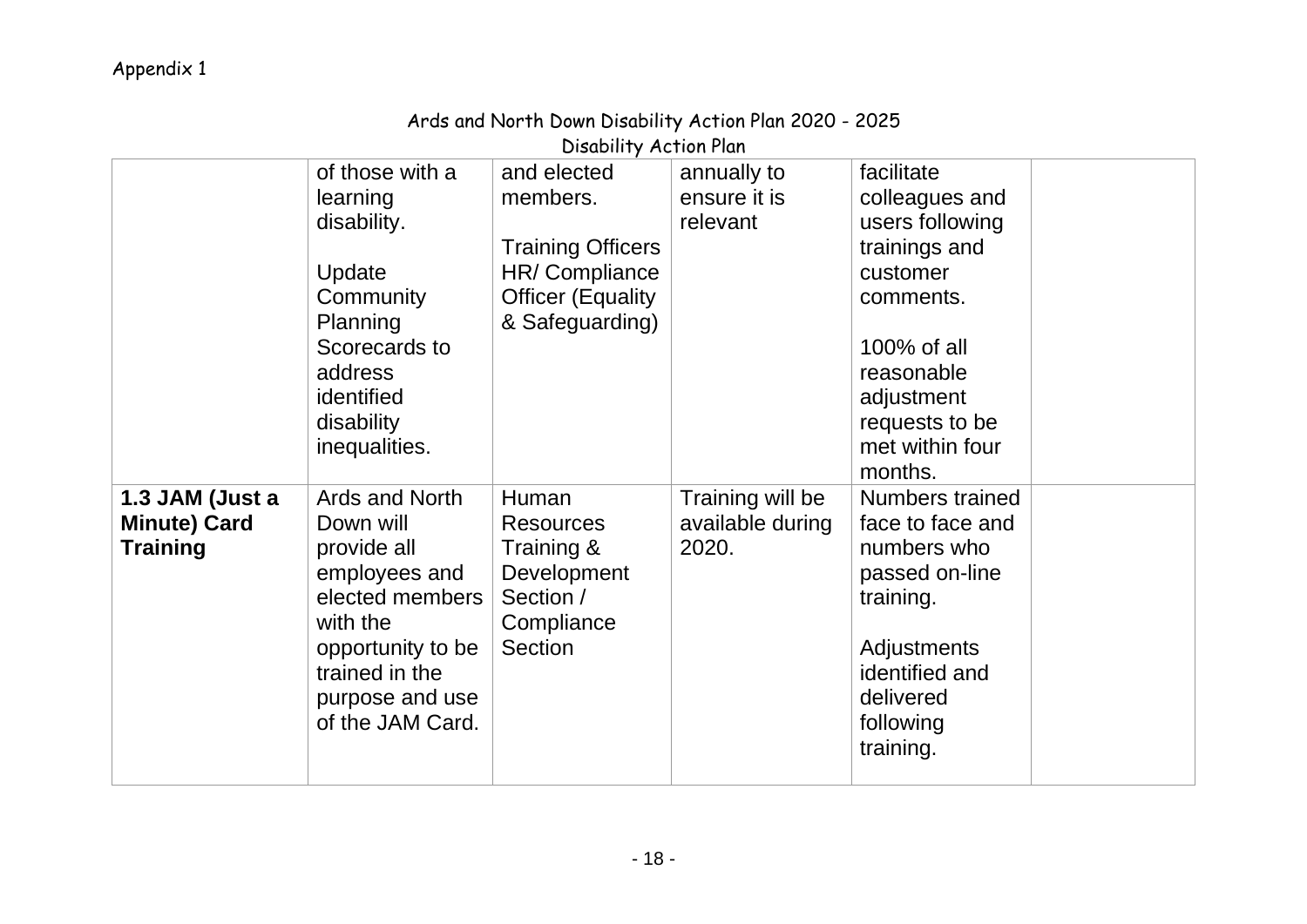|                         |                     | UISUUIITTY MUTTUITTIUIT |                        |                    |  |
|-------------------------|---------------------|-------------------------|------------------------|--------------------|--|
| 2. Council              |                     |                         |                        |                    |  |
| <b>Employees</b>        |                     |                         |                        |                    |  |
| 2.1 Employee            | <b>Biennially -</b> | <b>HR Officers with</b> | First monitoring       | Establish and      |  |
| <b>Profile Review -</b> | Council will        | responsibility for      | exercise carried       | keep an up to      |  |
| <b>Review</b>           | monitor             | employee                | out in March           | date register of   |  |
| arrangements to         | employees to        | relations and           | 2018.                  | reasonable         |  |
| ensure all              | identify those      | recruitment             |                        | adjustments that   |  |
| employees               | who have a          | arrange to              | <b>Biennially form</b> | identifies         |  |
| including               | disability and are  | provide specific        | 2020                   | measures taken     |  |
| permanent,              | comfortable         | support for all         |                        | to support         |  |
| temporary and           | disclosing this     | employees who           |                        | individuals in the |  |
| agency are              | information.        | identify                |                        | workplace.         |  |
| aware of the            |                     | themselves as           |                        |                    |  |
| support available       |                     | having a                |                        | Data base          |  |
| for employees           |                     | disability.             |                        | identified to      |  |
| with a disability.      |                     |                         |                        | ensure all         |  |
|                         |                     |                         |                        | relevant           |  |
|                         |                     |                         |                        | employees          |  |
|                         |                     | Corporate               |                        | receive required   |  |
|                         |                     | Leadership              |                        | support for        |  |
|                         |                     | Team, HOST &            |                        | temporary or       |  |
|                         |                     | <b>SUM</b>              |                        | permanent          |  |
|                         |                     |                         |                        | arrangement        |  |
|                         |                     |                         |                        | within 3 months    |  |
|                         |                     |                         |                        | of request.        |  |
|                         |                     |                         |                        |                    |  |

#### Ards and North Down Disability Action Plan 2020 - 2025 Disability Action Plan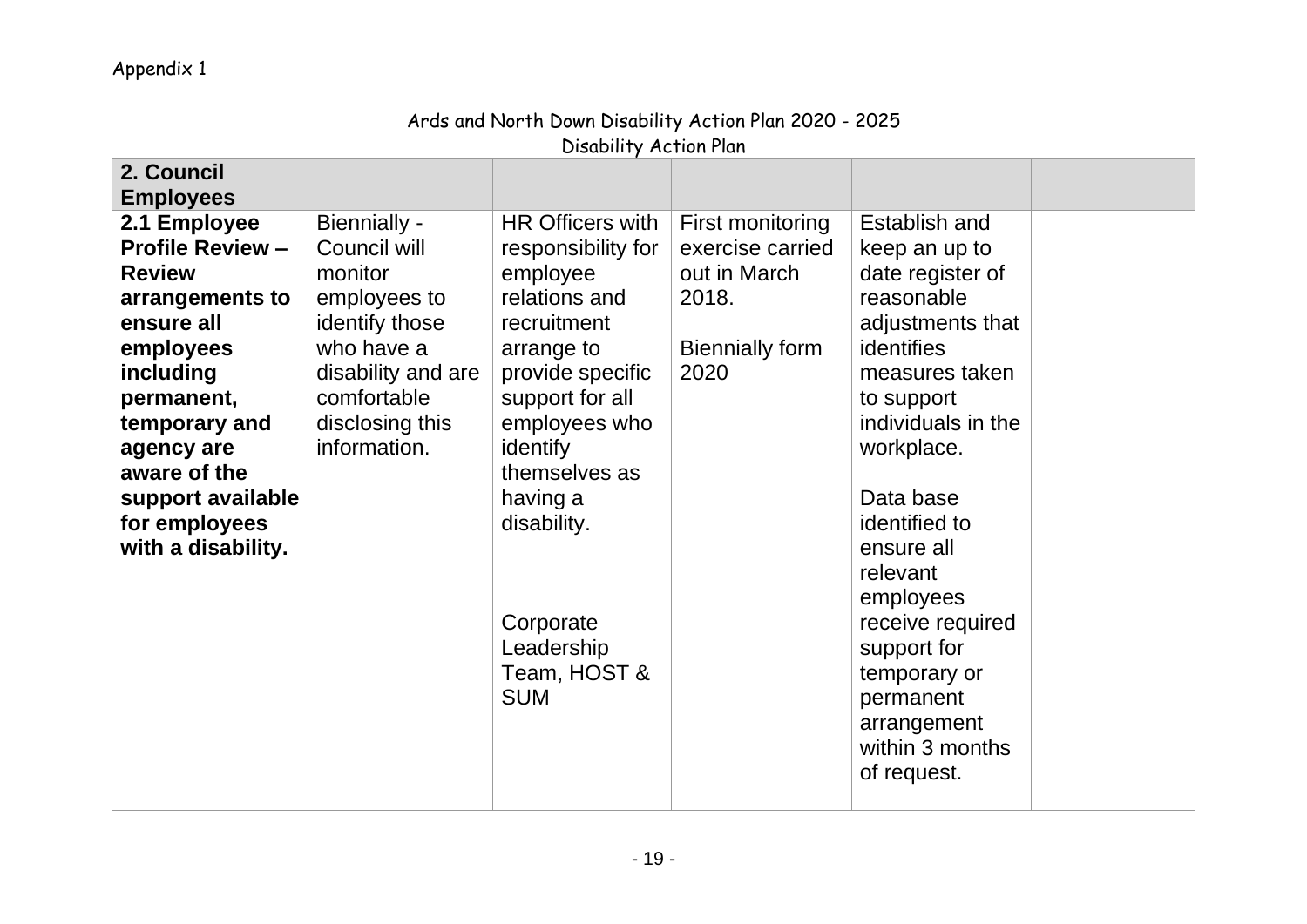| Ards and North Down Disability Action Flan 2020 - 2020 |                        |                       |                   |                   |  |  |  |  |
|--------------------------------------------------------|------------------------|-----------------------|-------------------|-------------------|--|--|--|--|
| Disability Action Plan                                 |                        |                       |                   |                   |  |  |  |  |
| 2.2 Staff Health &                                     | To have a              | Environment           | <b>Review and</b> | At least 4        |  |  |  |  |
| <b>Wellbeing Group</b>                                 | <b>Wellbeing Group</b> | Directorate           | circulate         | meetings per      |  |  |  |  |
| – To continue to                                       | that is                |                       | programmes two    | annum of the      |  |  |  |  |
| provide a Staff                                        | representative of      | Environmental         | monthly           | Wellbeing         |  |  |  |  |
| Health &                                               | the Council            | <b>Health Manager</b> |                   | Group.            |  |  |  |  |
| <b>Wellbeing Group</b>                                 | employees and          | (Health &             | Promote           |                   |  |  |  |  |
| to promote and                                         | directorates and       | Wellbeing),           | initiatives at    | At least 6 Health |  |  |  |  |
| take positive                                          | provides for the       | <b>Head of Human</b>  | least half yearly | & Wellbeing       |  |  |  |  |
| action to ensure                                       | needs of               | Resources and         | that are          | initiatives for   |  |  |  |  |
| employees'                                             | employees.             | <b>Employee</b>       | proactive or      | employees         |  |  |  |  |
| health and                                             |                        | <b>Relations</b>      | reactive to the   | annually. %       |  |  |  |  |
| welfare are                                            |                        | Manager               | environment in    | uptake of each    |  |  |  |  |
| prioritised,                                           | Provide an             |                       | and outside       | initiative.       |  |  |  |  |
| advice identified,                                     | appropriate            |                       | work.             |                   |  |  |  |  |
| and events                                             | range of               |                       |                   | Data from         |  |  |  |  |
| arranged to                                            | <b>Employee Health</b> |                       |                   | Westfield that    |  |  |  |  |
| promote the                                            | and Wellbeing          |                       |                   | identifies the    |  |  |  |  |
| commitment to                                          | events that are        |                       |                   | range of          |  |  |  |  |
| employees.                                             | open to all            |                       |                   | enquiries dealt   |  |  |  |  |
|                                                        | employees.             |                       |                   | with numbers.     |  |  |  |  |
|                                                        |                        |                       |                   | All data must be  |  |  |  |  |
|                                                        |                        |                       |                   | anonymous.        |  |  |  |  |
|                                                        |                        |                       |                   |                   |  |  |  |  |
|                                                        |                        |                       |                   | Increased         |  |  |  |  |
|                                                        |                        |                       |                   | awareness for     |  |  |  |  |
|                                                        |                        |                       |                   | employees of      |  |  |  |  |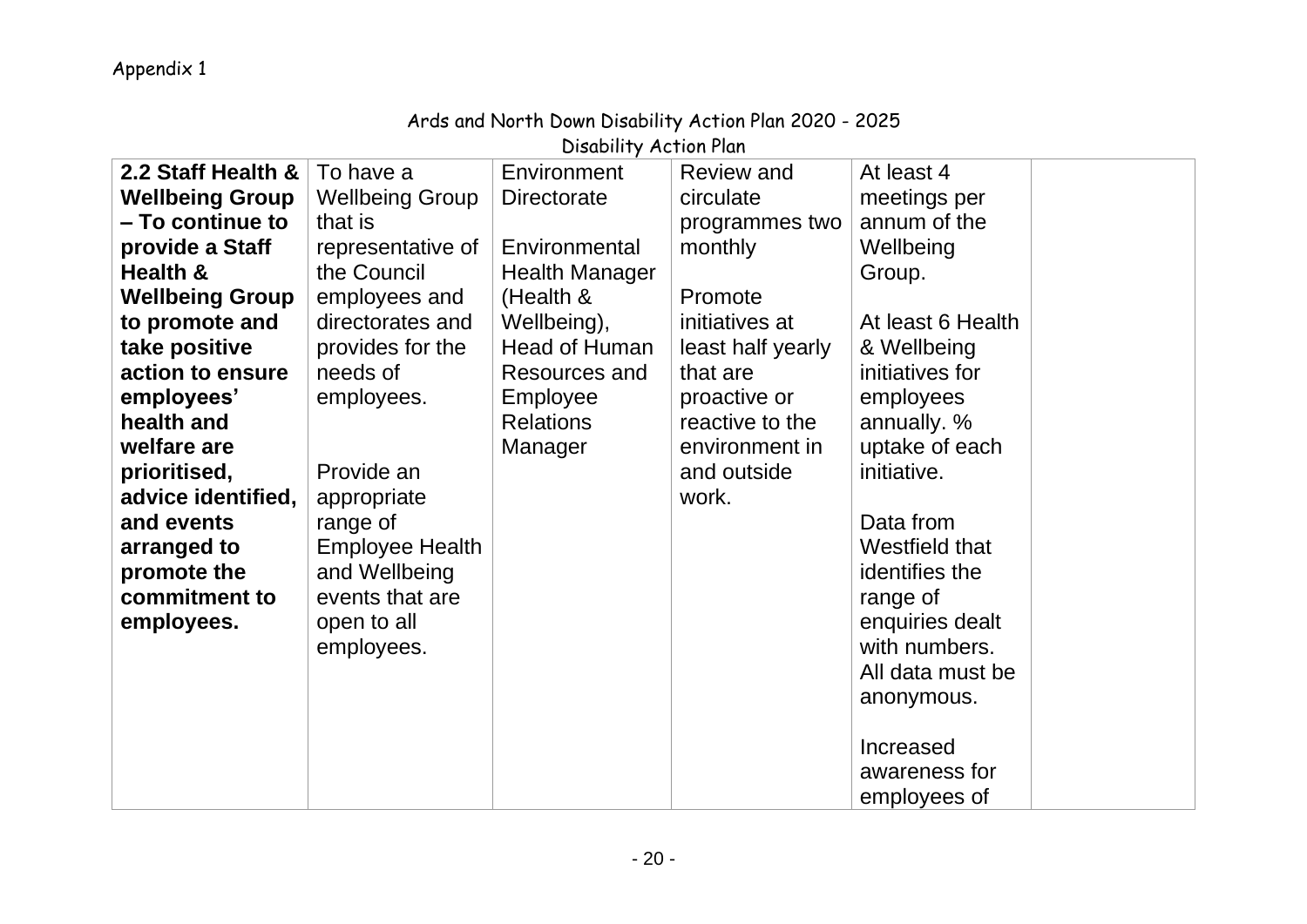| Disability Action Plan                                                                                                                                  |                                                                                                                                                                                                                                       |                                                                                                                                                                                                                                         |                                                                                                                                                                                                                           |                                                                                                                                                                                                                    |  |  |
|---------------------------------------------------------------------------------------------------------------------------------------------------------|---------------------------------------------------------------------------------------------------------------------------------------------------------------------------------------------------------------------------------------|-----------------------------------------------------------------------------------------------------------------------------------------------------------------------------------------------------------------------------------------|---------------------------------------------------------------------------------------------------------------------------------------------------------------------------------------------------------------------------|--------------------------------------------------------------------------------------------------------------------------------------------------------------------------------------------------------------------|--|--|
|                                                                                                                                                         |                                                                                                                                                                                                                                       |                                                                                                                                                                                                                                         |                                                                                                                                                                                                                           | referral agencies<br>through internal<br>communication<br>methods.                                                                                                                                                 |  |  |
| 2.3 To have an<br>employee Code<br>of Conduct that<br>supports all<br>employees in the<br><b>Council and</b><br>provides<br>signposting and<br>support. | To deliver the<br><b>ECNI Mental</b><br><b>Health Charter</b><br>across the<br>Council to<br>ensure staff<br>health and<br>wellbeing is a<br>priority and<br>enable<br>employees to be<br>supported in the<br>work<br>environment and | Environmental<br><b>Health Manager</b><br>(Health &<br>Wellbeing),<br><b>Head of Human</b><br>Resources and<br>Compliance<br><b>Officer (Equality)</b><br>& Safeguarding)<br><b>Elected Member</b><br><b>Mental Health</b><br>Champions | List of Mental<br><b>Health First</b><br>Aiders (MHFAs)<br>to be updated<br>annually.<br>To continue to<br>implement the<br>five criteria of<br>the charter<br>across the<br>Council.<br><b>Particular</b><br>emphasis in | <b>Mental Health</b><br><b>First Aiders to</b><br>meet twice<br>annually.<br>Two meetings<br>annually to<br>progress and<br>review<br>compliance with<br>the charter<br>standards with<br>responsible<br>officers. |  |  |
| <b>Host an event</b><br>with the Council                                                                                                                | when unable to<br>be in work.                                                                                                                                                                                                         | Environmental<br><b>Health Manager</b>                                                                                                                                                                                                  | May, Mental<br>Health Week;                                                                                                                                                                                               | <b>Three Council</b>                                                                                                                                                                                               |  |  |
| to raise<br>awareness of<br><b>World Mental</b>                                                                                                         | Organisation of<br>events in support                                                                                                                                                                                                  | (Health &<br>Wellbeing),<br>Head of Human                                                                                                                                                                                               | September,<br><b>World Suicide</b><br>Day; October,                                                                                                                                                                       | supported<br>events marking<br>significant                                                                                                                                                                         |  |  |
| Health Day (10th<br>October)                                                                                                                            | of World Mental                                                                                                                                                                                                                       | Resources,<br>Compliance                                                                                                                                                                                                                | <b>World Mental</b>                                                                                                                                                                                                       | initiatives<br>annually.                                                                                                                                                                                           |  |  |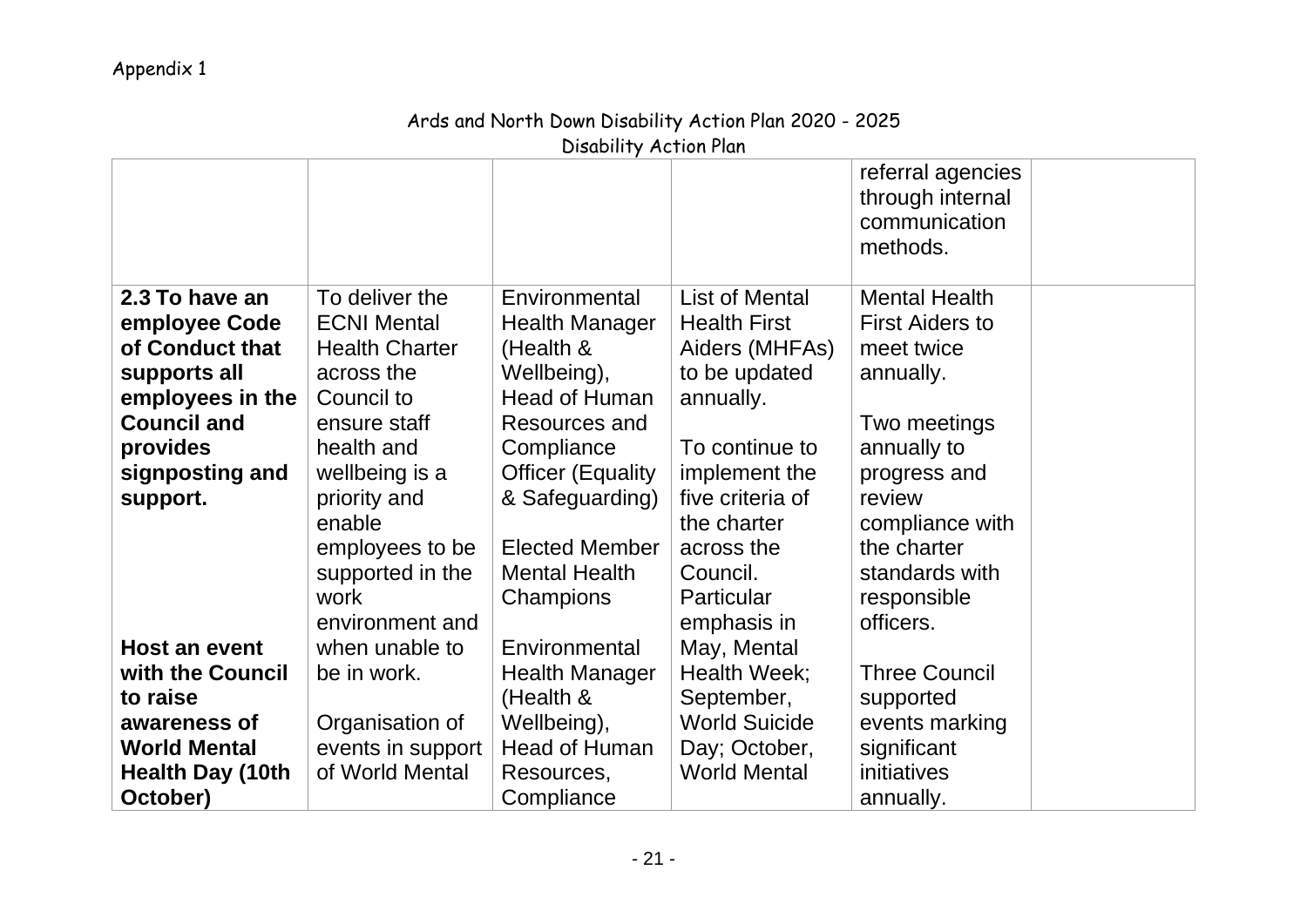Disability Action Plan

| Health Day for<br>employees.<br>Increased public<br>awareness of<br>mental health<br>issues through<br><b>Council events</b><br>and information. | <b>Officer (Equality</b><br>& Safeguarding)<br>and<br><b>Council Training</b><br><b>Officers</b><br><b>Council Mental</b><br><b>Health First</b><br><b>Aiders</b> | Health Day, and<br>Christmas.<br>Refresher<br>training to be<br>provided for<br>MHFA's<br>annually | One training<br>annually to<br>provide Mental<br><b>Health First</b><br>Aiders across all<br>Directorates.<br>Awareness<br>raising of mental<br>health code of<br>conduct through<br>internal<br>communications. |  |
|--------------------------------------------------------------------------------------------------------------------------------------------------|-------------------------------------------------------------------------------------------------------------------------------------------------------------------|----------------------------------------------------------------------------------------------------|------------------------------------------------------------------------------------------------------------------------------------------------------------------------------------------------------------------|--|
|                                                                                                                                                  |                                                                                                                                                                   |                                                                                                    |                                                                                                                                                                                                                  |  |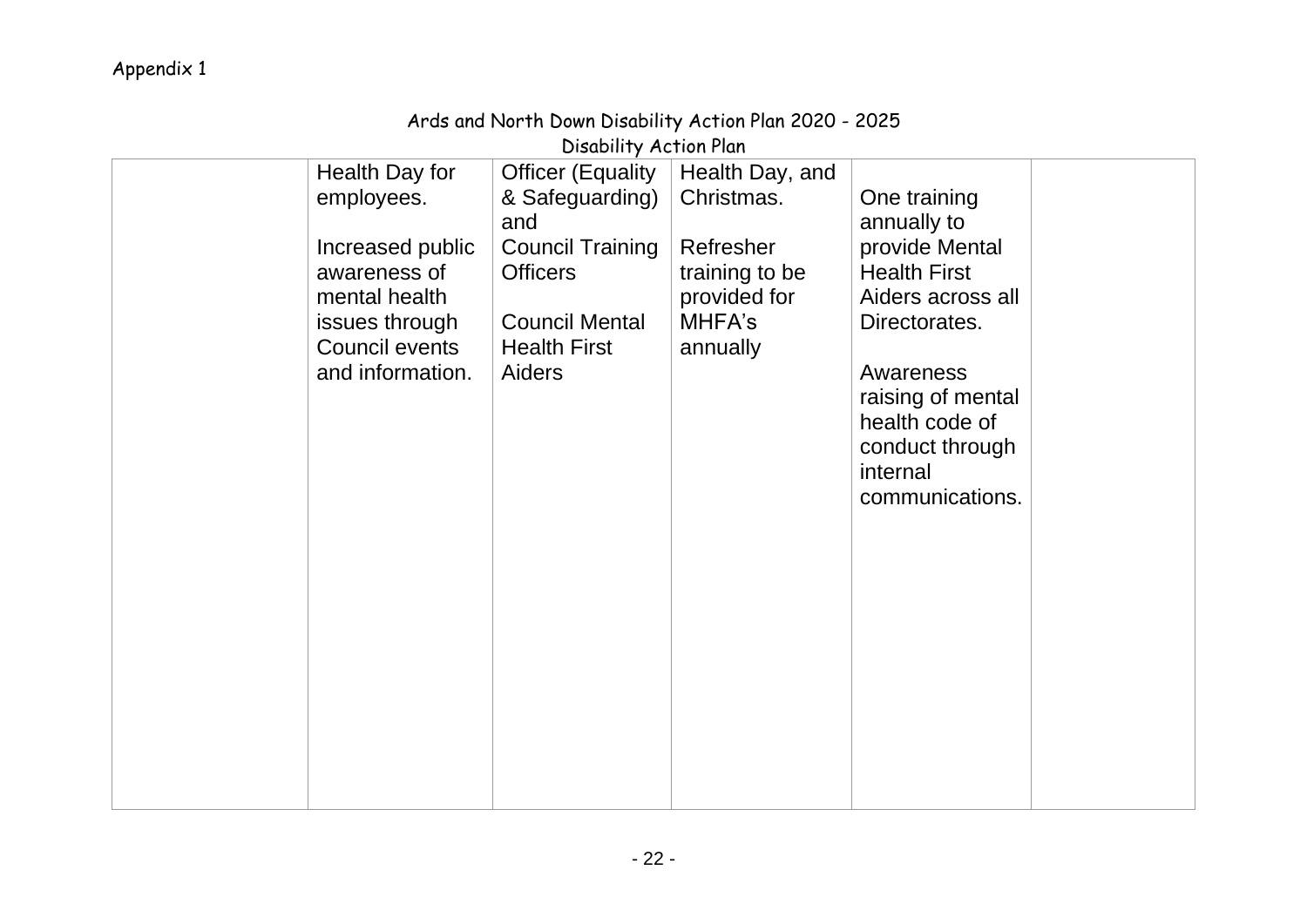|                                                                                                                                                                               |                                                                                                                                                                                          | UISUUIITTY MUTTUITTIUIT                                                                                                                                    |                                                                                         |                                                                                                                                                                     |  |
|-------------------------------------------------------------------------------------------------------------------------------------------------------------------------------|------------------------------------------------------------------------------------------------------------------------------------------------------------------------------------------|------------------------------------------------------------------------------------------------------------------------------------------------------------|-----------------------------------------------------------------------------------------|---------------------------------------------------------------------------------------------------------------------------------------------------------------------|--|
| 3. Compliance                                                                                                                                                                 |                                                                                                                                                                                          |                                                                                                                                                            |                                                                                         |                                                                                                                                                                     |  |
| 3.1 Screening<br>100% of all new<br>and revised<br>policies to<br>ensure<br>compliance with<br>disability duties<br>and Section 75<br>of the Northern<br>Ireland Act 1988.    | Compliance of<br>the Council<br>policies with<br>disability duties.<br><b>Ensure diversity</b><br>(including)<br>disability issues)<br>are<br>mainstreamed<br>throughout the<br>Council. | <b>All Directorates</b><br>and monitored<br>by Compliance<br><b>Officer (Equality</b><br>& Safeguarding)                                                   | On going                                                                                | 100% of policies<br>screened for<br>compliance with<br>disability duties<br>within 10<br>working days of<br>receipt of policy<br>by Compliance<br>Section.          |  |
| <b>3.2 Disability</b><br><b>Responsibility -</b><br><b>Identify Diversity</b><br><b>Champion</b><br><b>Identify Mental</b><br><b>Health Champion</b><br><b>Elected Member</b> | Elected<br>Member(s) to be<br>agreed at Annual<br>Meeting<br><b>Diversity</b><br>Champion<br>Officer to be<br>agreed by the<br>Council as                                                | Director of<br>Organisational<br>Development &<br>Administration<br>Compliance<br>Manager and<br>Compliance<br><b>Officer (Equality</b><br>& Safeguarding) | Ongoing from<br>June annually<br>Ongoing from<br>May 2019 for<br>term of the<br>Council | To agree at<br>least one<br><b>Elected Member</b><br>at the annual<br>meeting and one<br>officer who<br>meets the<br>criteria of<br><b>Diversity</b><br>Champion as |  |
| <b>Deliver the</b><br><b>Council's Mental</b>                                                                                                                                 | agreed with<br>Local                                                                                                                                                                     |                                                                                                                                                            |                                                                                         | determined by<br>LGSC.                                                                                                                                              |  |

# Ards and North Down Disability Action Plan 2020 - 2025

Disability Action Plan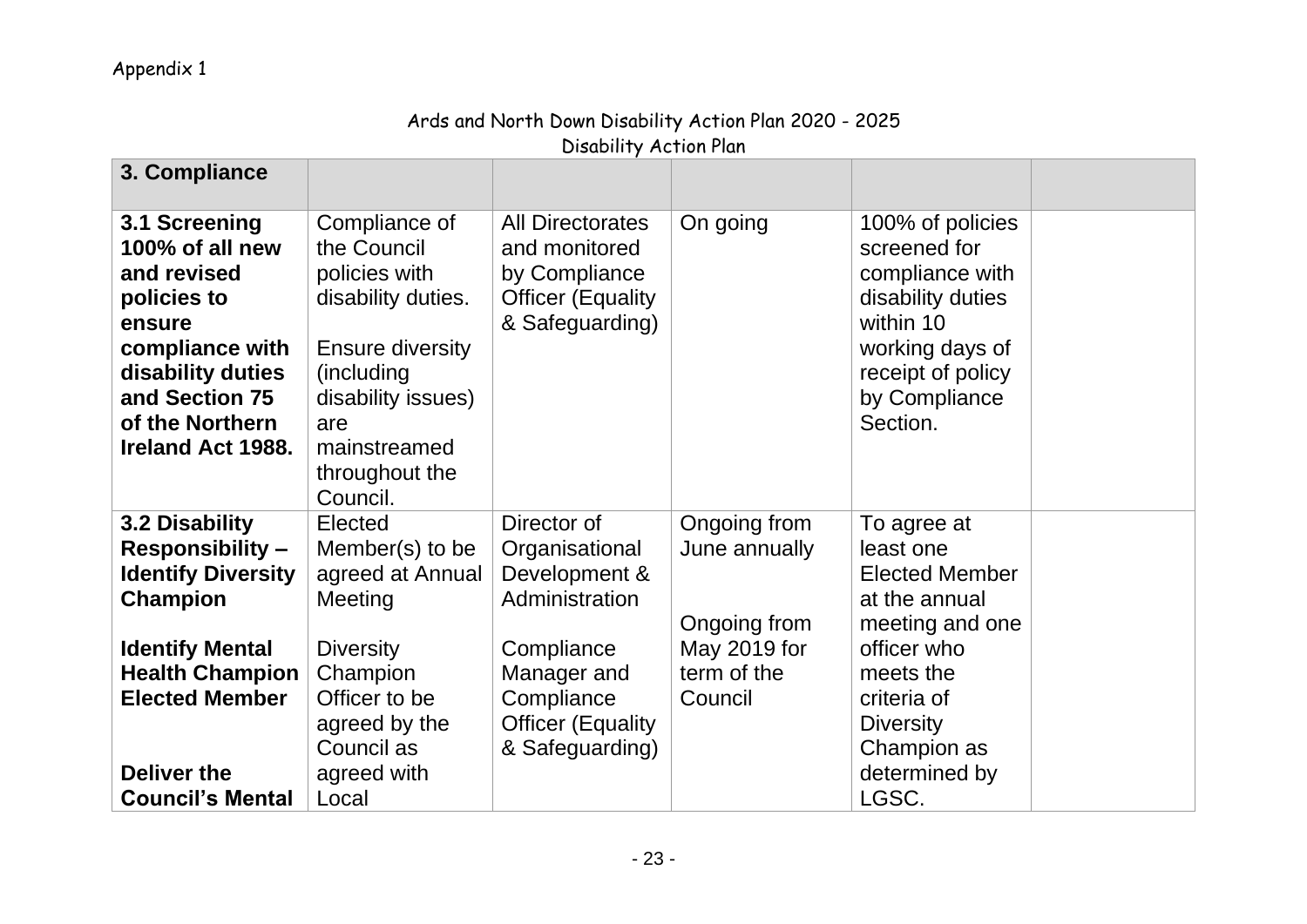|                                                                           | Disability Action Plan                                                                                                                                  |                                                                                                                                                                                               |                                                                                                                                      |                                                                                                                                                                                                                                                                                                                                                                                   |  |  |
|---------------------------------------------------------------------------|---------------------------------------------------------------------------------------------------------------------------------------------------------|-----------------------------------------------------------------------------------------------------------------------------------------------------------------------------------------------|--------------------------------------------------------------------------------------------------------------------------------------|-----------------------------------------------------------------------------------------------------------------------------------------------------------------------------------------------------------------------------------------------------------------------------------------------------------------------------------------------------------------------------------|--|--|
| <b>Health Charter to</b><br>create an open<br>and inclusive<br>workplace. | Government<br><b>Staff</b><br>Commission<br>To enter<br>partnership<br>agreement with<br>Samaritans,<br><b>Action Mental</b><br>Health and<br>Lifeline. | Environmental<br><b>Health Manager</b><br>(Health &<br>Wellbeing),<br><b>Council Health</b><br>and Wellbeing<br>Officers and<br><b>Council Mental</b><br><b>Health First</b><br><b>Aiders</b> | <b>Mental Health</b><br>Code of<br>Conduct to be<br>referenced<br>annually in June<br>and December<br>in employee<br>communications. | To agree at<br>least one<br>Elected<br>Members at the<br>annual meeting<br>that meet the<br>criteria for<br><b>Mental Health</b><br>Champion.<br>Engagement of<br>at least 20% of<br>employees in<br>appropriate<br>health and<br>wellbeing<br>activities.<br>At least one<br>Council event<br>annually in<br>support of<br>increasing<br>awareness of<br><b>Mental Health in</b> |  |  |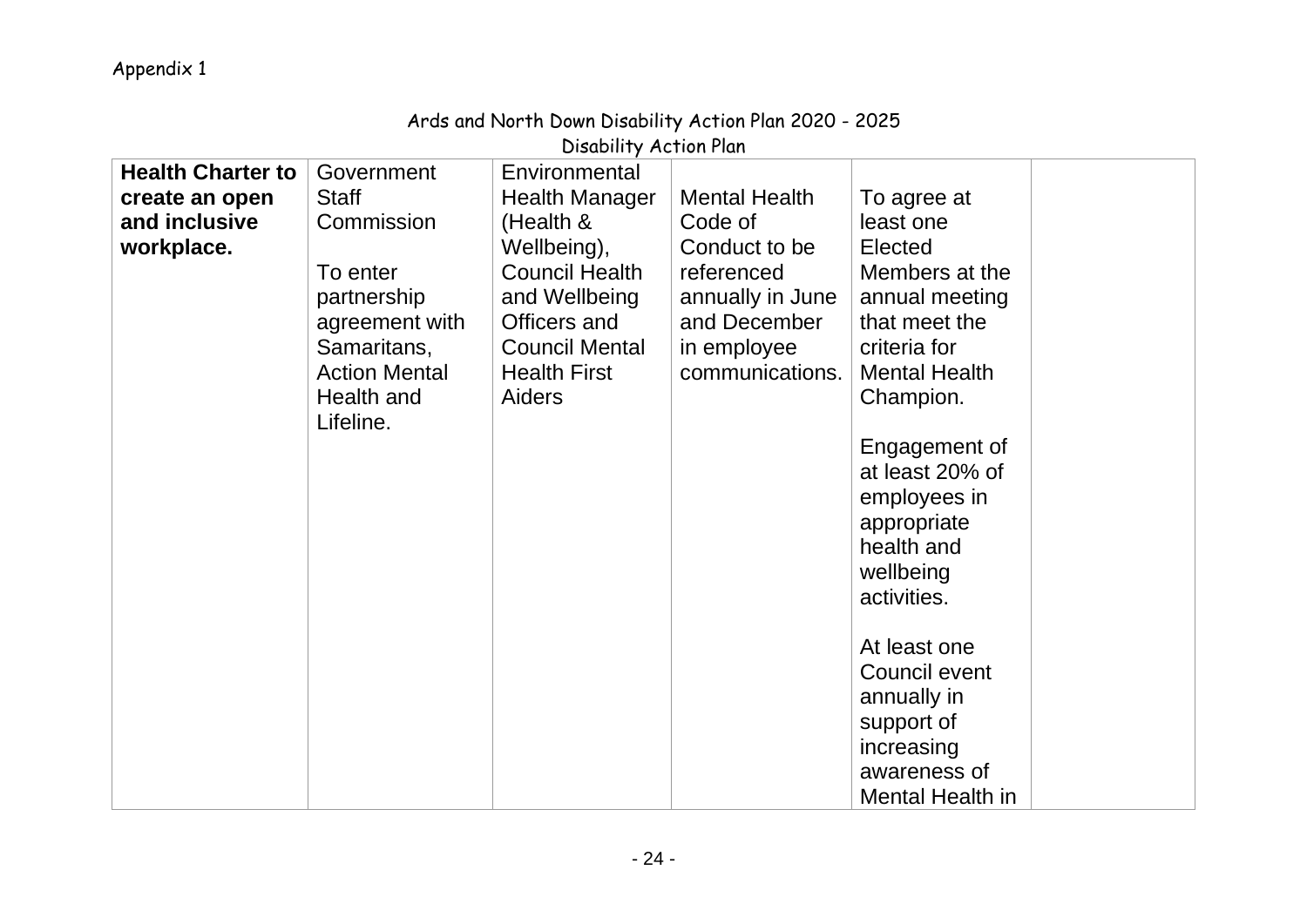| Disability Action Plan                                                                                                                                                          |                                                                                                                                                                                                                                                                                                                                                                                                             |                                                                                      |                                   |                                                                                                                                                                                                                                  |  |  |
|---------------------------------------------------------------------------------------------------------------------------------------------------------------------------------|-------------------------------------------------------------------------------------------------------------------------------------------------------------------------------------------------------------------------------------------------------------------------------------------------------------------------------------------------------------------------------------------------------------|--------------------------------------------------------------------------------------|-----------------------------------|----------------------------------------------------------------------------------------------------------------------------------------------------------------------------------------------------------------------------------|--|--|
|                                                                                                                                                                                 |                                                                                                                                                                                                                                                                                                                                                                                                             |                                                                                      |                                   | conjunction with<br>local community<br>organisations.                                                                                                                                                                            |  |  |
| 3.3 Ards and<br><b>North Down</b><br><b>Policing and</b><br><b>Community</b><br><b>Safety</b><br><b>Partnership</b><br>(PCSP) to<br>engage with<br>people with a<br>disability. | Active and<br>meaningful<br>engagement with<br>people with a<br>disability via the<br><b>PCSP Disability</b><br><b>Action Plan</b><br>2019-2021<br>Attendance at<br>the Disability<br>Forum meetings<br>and inviting Ards<br>and North Down<br><b>Disability Forum</b><br>members to<br>PCSP public<br>meetings in order<br>to review the<br><b>PCSP</b><br>engagement with<br>people with a<br>disability. | <b>PCSP Manager</b><br>and Compliance<br><b>Officer (Equality</b><br>& Safeguarding) | Annually from<br><b>June 2020</b> | <b>PCSP Manager</b><br>to attend one<br><b>Disability Forum</b><br>meeting<br>annually to keep<br>up to date with<br>relevant issues.<br><b>Disability Forum</b><br>members to<br>attend one<br><b>PCSP</b> meeting<br>annually. |  |  |

# Ards and North Down Disability Action Plan 2020 - 2025

Disability Action Plan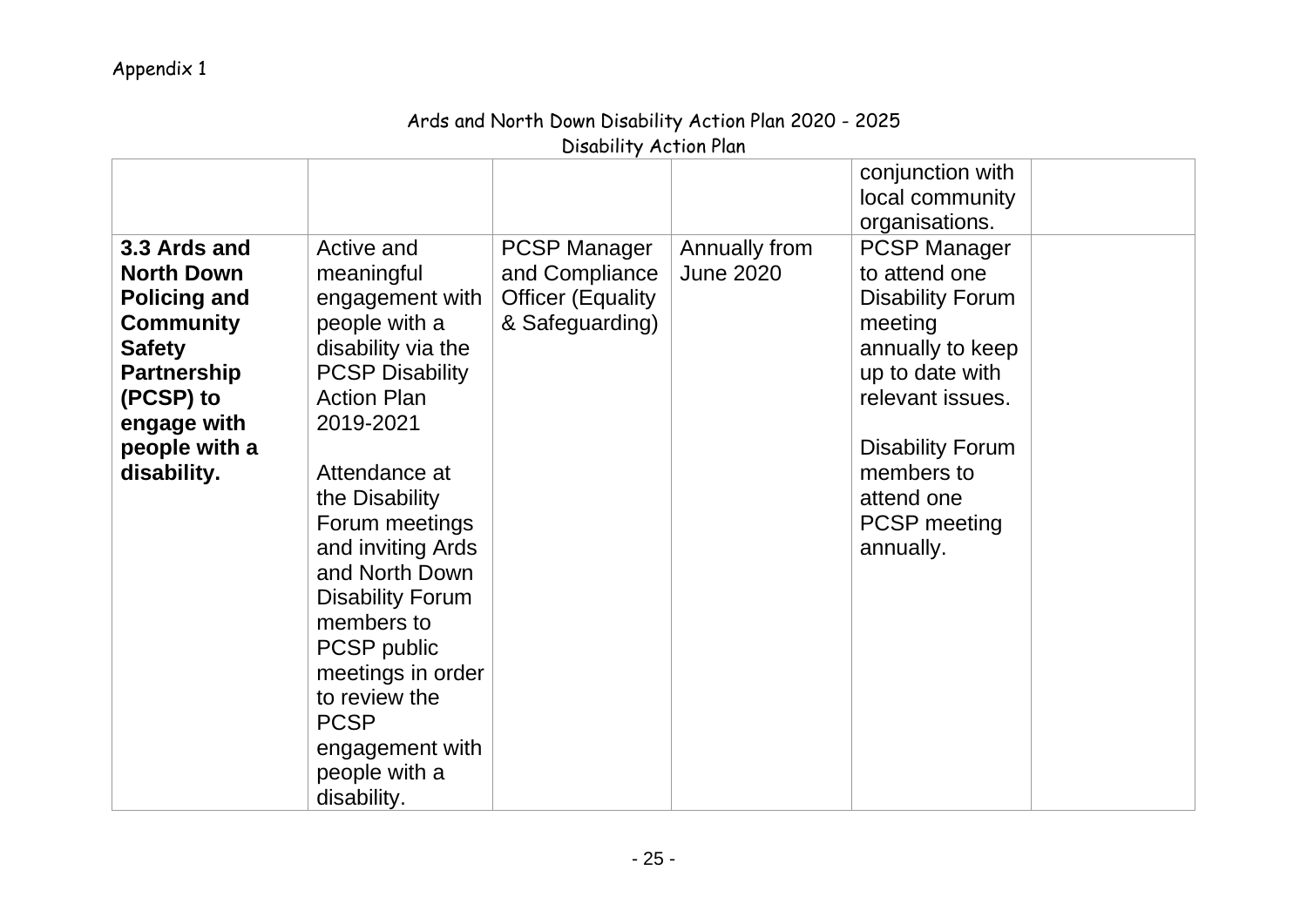|                       |                    | URUMIN'Y MUNUSIA        |                 |                   |  |
|-----------------------|--------------------|-------------------------|-----------------|-------------------|--|
| 4. Community          |                    |                         |                 |                   |  |
| <b>Engagement</b>     |                    |                         |                 |                   |  |
| 4.1 Work              | To meet with       | Human                   | This is ongoing | Placement         |  |
| placements - To       | organisations      | <b>Resources</b>        | through the     | opportunities to  |  |
| offer work            | who coordinate     | Section                 | period of this  | be available      |  |
| placements for        | work placement     |                         | Plan.           | annually to at    |  |
| <b>individuals</b>    | opportunities and  | <b>All Directorates</b> |                 | least 3           |  |
| through               | demonstrate that   |                         |                 | individuals from  |  |
| sponsoring            | Ards & North       |                         |                 | sponsoring        |  |
| organisations         | Down Borough       |                         |                 | organisations     |  |
| that suit the         | Council is an      |                         |                 | where             |  |
| individual's          | employer and       |                         |                 | reasonable        |  |
| specific needs        | service provider   |                         |                 | adjustments can   |  |
| and abilities.        | who proactively    |                         |                 | be met within 3   |  |
|                       | includes people    |                         |                 | months of the     |  |
| Develop a list of     | with a disability. |                         |                 | original request. |  |
| workplace             |                    |                         |                 |                   |  |
| opportunities         | To have in place   |                         |                 |                   |  |
| across the            | a Work             |                         |                 |                   |  |
| <b>Council that</b>   | Placement          |                         |                 |                   |  |
| <b>identify tasks</b> | Policy.            |                         |                 |                   |  |
| suitable for          |                    |                         |                 |                   |  |
| <b>individuals</b>    |                    |                         |                 |                   |  |
| needs and             |                    |                         |                 |                   |  |
| abilities.            |                    |                         |                 |                   |  |
|                       |                    |                         |                 |                   |  |

### Ards and North Down Disability Action Plan 2020 - 2025 Disability Action Plan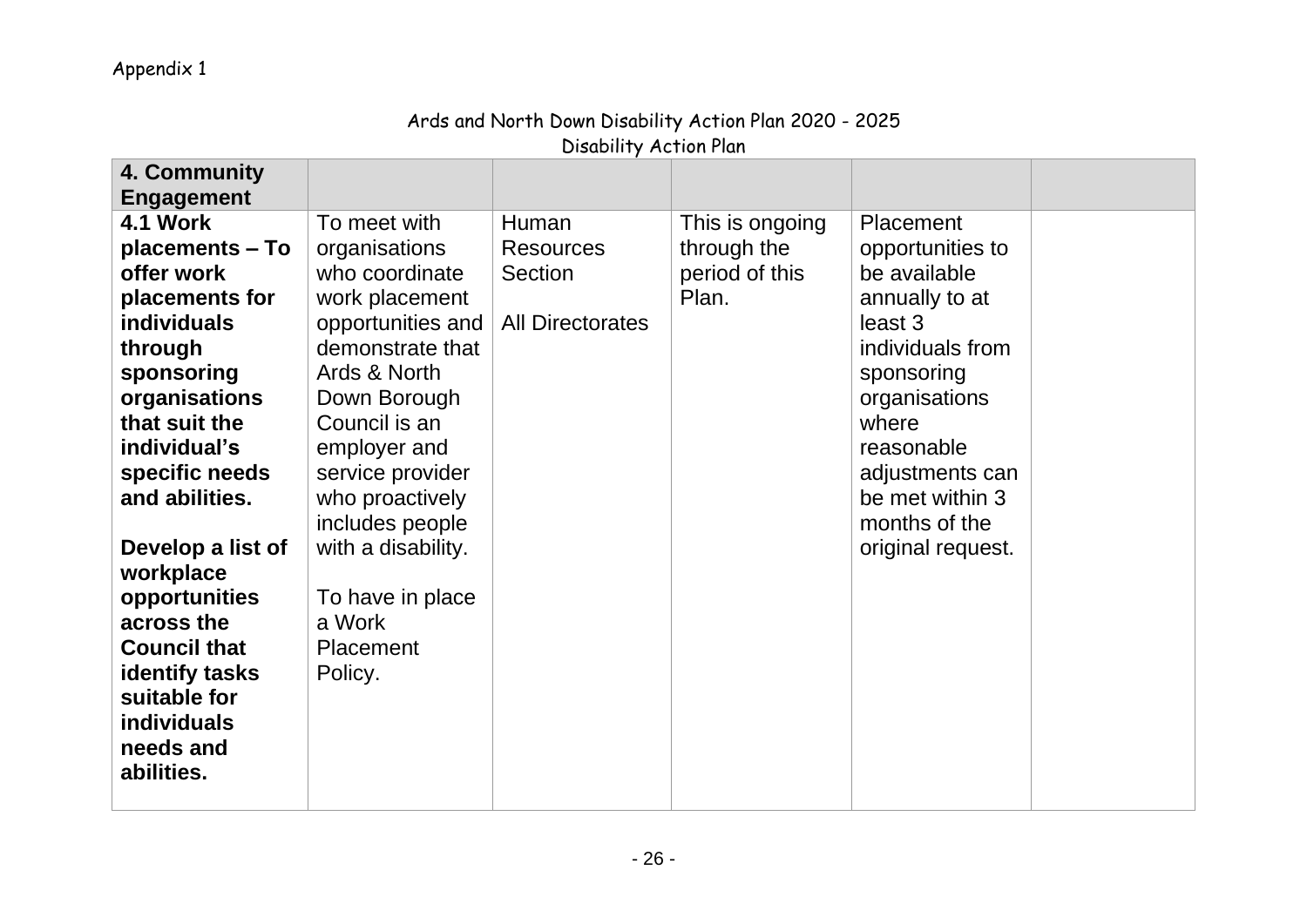|                                                                                                                                                                                                              |                                                                                                                                                                                                                                                                                                                                  | Disability Action Plan                                                                                                      |                                                        |                                                                                                                                                                                                   |  |
|--------------------------------------------------------------------------------------------------------------------------------------------------------------------------------------------------------------|----------------------------------------------------------------------------------------------------------------------------------------------------------------------------------------------------------------------------------------------------------------------------------------------------------------------------------|-----------------------------------------------------------------------------------------------------------------------------|--------------------------------------------------------|---------------------------------------------------------------------------------------------------------------------------------------------------------------------------------------------------|--|
| 4.2 Volunteer<br>policy – To<br>ensure the needs<br>of individuals<br>who have mental<br>health and / or<br>physical<br>disabilities are<br>considered<br>within the<br><b>Council's</b><br>volunteer policy | To deliver Ards<br>and North Down<br><b>Borough Council</b><br><b>Volunteer Policy</b><br>to meet the<br>needs of the<br>service and<br>provide<br>opportunities for<br>individuals who<br>have a disability,<br>to become<br>volunteers within<br>the council in a<br>manner<br>appropriate to<br>their needs and<br>interests. | Head of<br>Community and<br>Culture and all<br>service<br>managers who<br>provide<br>volunteering<br>across the<br>Council. | Ongoing - To<br>encourage a<br>range of<br>volunteers. | Number and<br>type of<br>reasonable<br>adjustments<br>required.<br>At least 5% of<br>total volunteers<br>to have an<br>identified<br>disability and<br>may require a<br>reasonable<br>adjustment. |  |
| <b>4.3 Disability</b><br>Forum-<br><b>Continue to</b><br>provide a<br>meaningful<br>forum for<br>individuals with                                                                                            | Establish a<br>database of all<br>local and<br>regional disability<br>representatives<br>and carer                                                                                                                                                                                                                               | Corporate<br>Leadership<br>Team,<br>Compliance<br><b>Officer (Equality</b><br>&<br>Safeguarding),                           | Ongoing for<br>period of this<br>Council               | To host at least<br>4 meetings<br>annually of the<br>Disability Forum.<br>To invite at least<br>one speaker                                                                                       |  |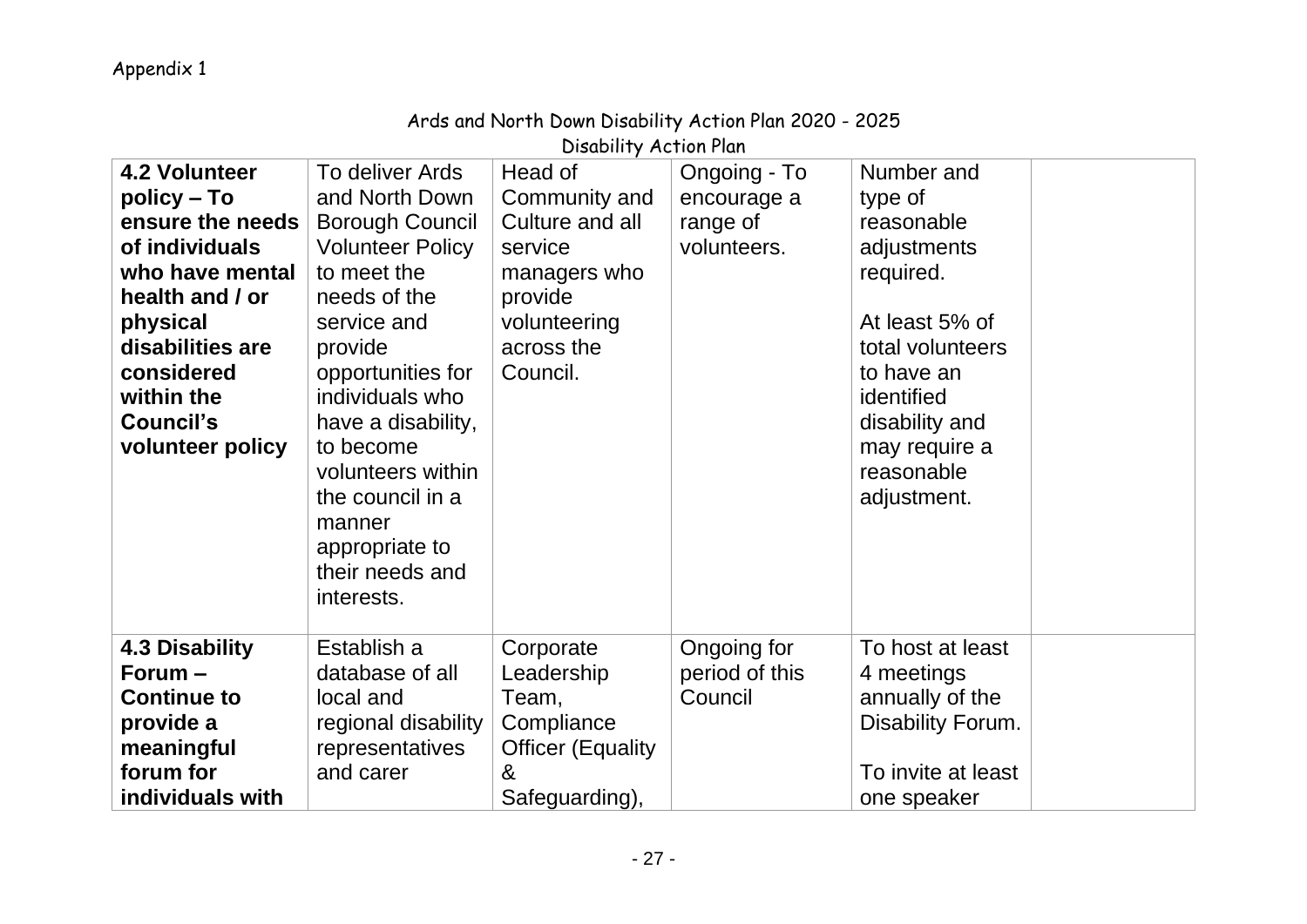| Disability Action Plan                                                                                                         |                                                                                        |                                                                  |                                                     |                                                                                                                                                                                                                                |  |  |  |
|--------------------------------------------------------------------------------------------------------------------------------|----------------------------------------------------------------------------------------|------------------------------------------------------------------|-----------------------------------------------------|--------------------------------------------------------------------------------------------------------------------------------------------------------------------------------------------------------------------------------|--|--|--|
| a disability,<br>representative<br>groups of those<br>with a disability<br>and carers to<br>work with the<br><b>Council to</b> | representative<br>organisations.<br>Encourage<br>representative<br>groups to<br>engage | <b>Service Unit</b><br>Managers and<br>Elected<br><b>Members</b> | <b>Biennially review</b><br>and update<br>database. | from an external<br>organisation to<br>two meetings<br>per annum on a<br>relevant subject<br>matter.                                                                                                                           |  |  |  |
| ensure needs are<br>highlighted for<br>appropriate<br>action where<br>possible.                                                | individuals at<br>relevant Council<br>consultations.                                   |                                                                  |                                                     | Have a<br>representative<br>database of<br>local and<br>regional groups<br>of potential and<br>current<br>members of the<br>group updated<br>biennially.<br>Ensure agreed<br>Constitution is<br>reviewed every<br>three years. |  |  |  |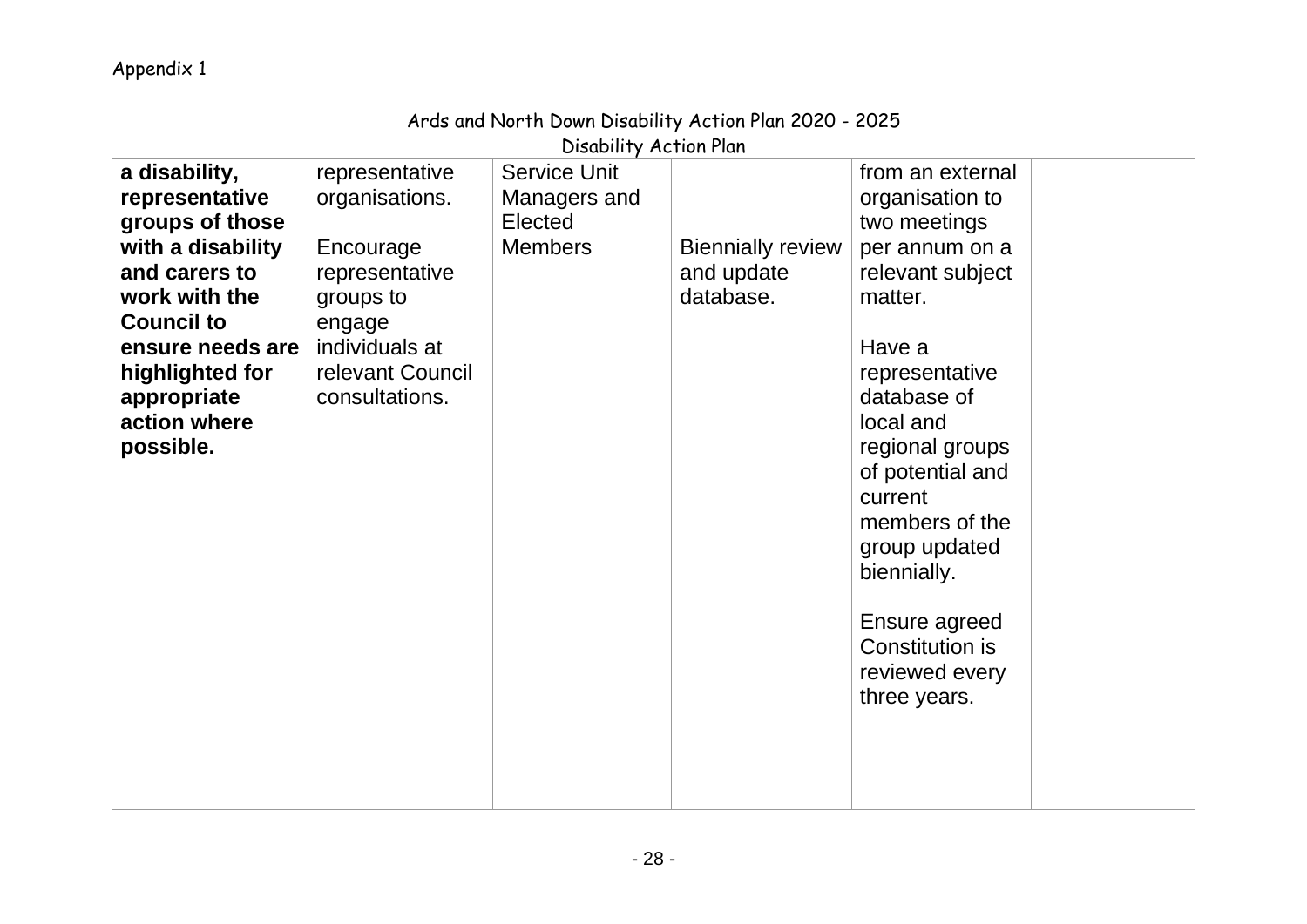**5. Events**

| Ards and North Down Disability Action Plan 2020 - 2025 |  |  |  |  |  |  |  |
|--------------------------------------------------------|--|--|--|--|--|--|--|
| Disability Action Plan                                 |  |  |  |  |  |  |  |
|                                                        |  |  |  |  |  |  |  |

| 5. Events                                                                                                                                                      |                                                                                                                                                                                                                                      |                                                                                                                                                                                       |                                                                                                                                                                  |                                                                                                                                                                                                   |  |
|----------------------------------------------------------------------------------------------------------------------------------------------------------------|--------------------------------------------------------------------------------------------------------------------------------------------------------------------------------------------------------------------------------------|---------------------------------------------------------------------------------------------------------------------------------------------------------------------------------------|------------------------------------------------------------------------------------------------------------------------------------------------------------------|---------------------------------------------------------------------------------------------------------------------------------------------------------------------------------------------------|--|
| 5.1 To provide a<br>quiet area at all<br>large public<br>events for<br>individuals and<br>their carers who<br>require this<br>facility.<br><b>Provision of</b> | To ensure<br>individuals have<br>an identified<br>designated area<br>at larger events<br>to provide<br>timeout to<br>rebalance from<br>the activity /<br>noise that is<br>equipped<br>appropriately for<br>their needs.<br>To enable | Compliance<br><b>Officer (Equality</b><br>& Safeguarding)<br>Events Team<br><b>Tourism Section</b><br><b>Arts and Culture</b><br>Section<br>Economic<br>Development<br><b>Section</b> | Ongoing as an<br>integral part of<br>the event<br>planning season<br>and established<br>in the annual<br>event<br>programme.<br>Annually to be<br>determined and | Record number<br>of events where<br>provision is<br>made.<br><b>Record numbers</b><br>who use the<br>facility.<br>Record numbers<br>who enquire<br>about the<br>availability of<br>this facility. |  |
| <b>Mobiloo where</b>                                                                                                                                           | individuals and                                                                                                                                                                                                                      |                                                                                                                                                                                       | booked for the                                                                                                                                                   | Comments and                                                                                                                                                                                      |  |
| changing places<br>are not                                                                                                                                     | their carers to                                                                                                                                                                                                                      |                                                                                                                                                                                       | range of<br>identified                                                                                                                                           | complaints on<br>location and                                                                                                                                                                     |  |
| conveniently                                                                                                                                                   | participate in any<br>event by having                                                                                                                                                                                                |                                                                                                                                                                                       | events.                                                                                                                                                          | suitability.                                                                                                                                                                                      |  |
| located.                                                                                                                                                       | suitable toilet<br>facilities<br>available.                                                                                                                                                                                          |                                                                                                                                                                                       |                                                                                                                                                                  |                                                                                                                                                                                                   |  |
| 5.2 Carers event                                                                                                                                               | To enable carers                                                                                                                                                                                                                     | Compliance                                                                                                                                                                            | Annually in June                                                                                                                                                 | At least one                                                                                                                                                                                      |  |
| – To                                                                                                                                                           | from the South                                                                                                                                                                                                                       | <b>Officer (Equality</b>                                                                                                                                                              | for Carers week                                                                                                                                                  | group of carers                                                                                                                                                                                   |  |
| demonstrate the                                                                                                                                                | Eastern Health                                                                                                                                                                                                                       | & Safeguarding)                                                                                                                                                                       |                                                                                                                                                                  | in attendance at                                                                                                                                                                                  |  |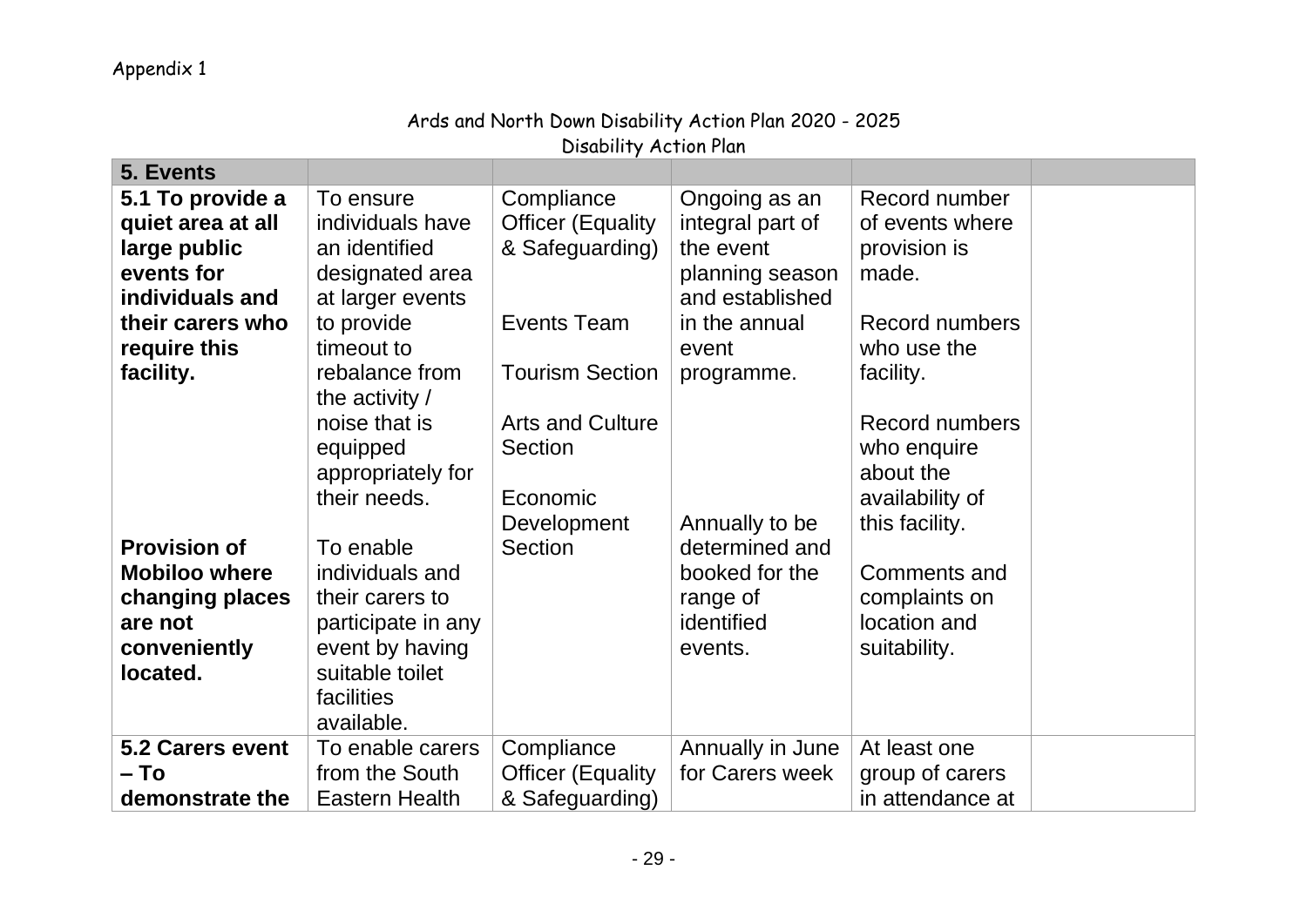**Borough Council** 

adjustments to

#### Disability Action Plan **council's support and appreciation for carers of all ages from across the Borough and South Eastern Health and Social Care Trust Area.**  and Social Care Trust area to be invited to an event in the Borough annually to demonstrate the Council's appreciation for their commitment in this unpaid role. and Corporate Communications Section A specific event for young carers to be offered biennially. Locations selected based on attendance data, accessibility, and event to be hosted. each event (carers identified as children / young people or older people) **5.3 Disability Friendly Borough – To work within the Council, with community partners and service providers across the Borough to ensure Ards and North Down**  To work with Council customer facing services, employers, and service providers across the Borough to encourage all providers of services to have in place reasonable **Performance** Improvement Section, **Compliance** Officer (Equality & Safeguarding), **Community** Centres and Halls Manager, Head of Assets & Property and Attend four Dementia Friendly Locality Steering Group meetings annually to develop partnerships Number and range of initiatives taken by the Council officers to encourage participation in Council services by those with a disability and carers.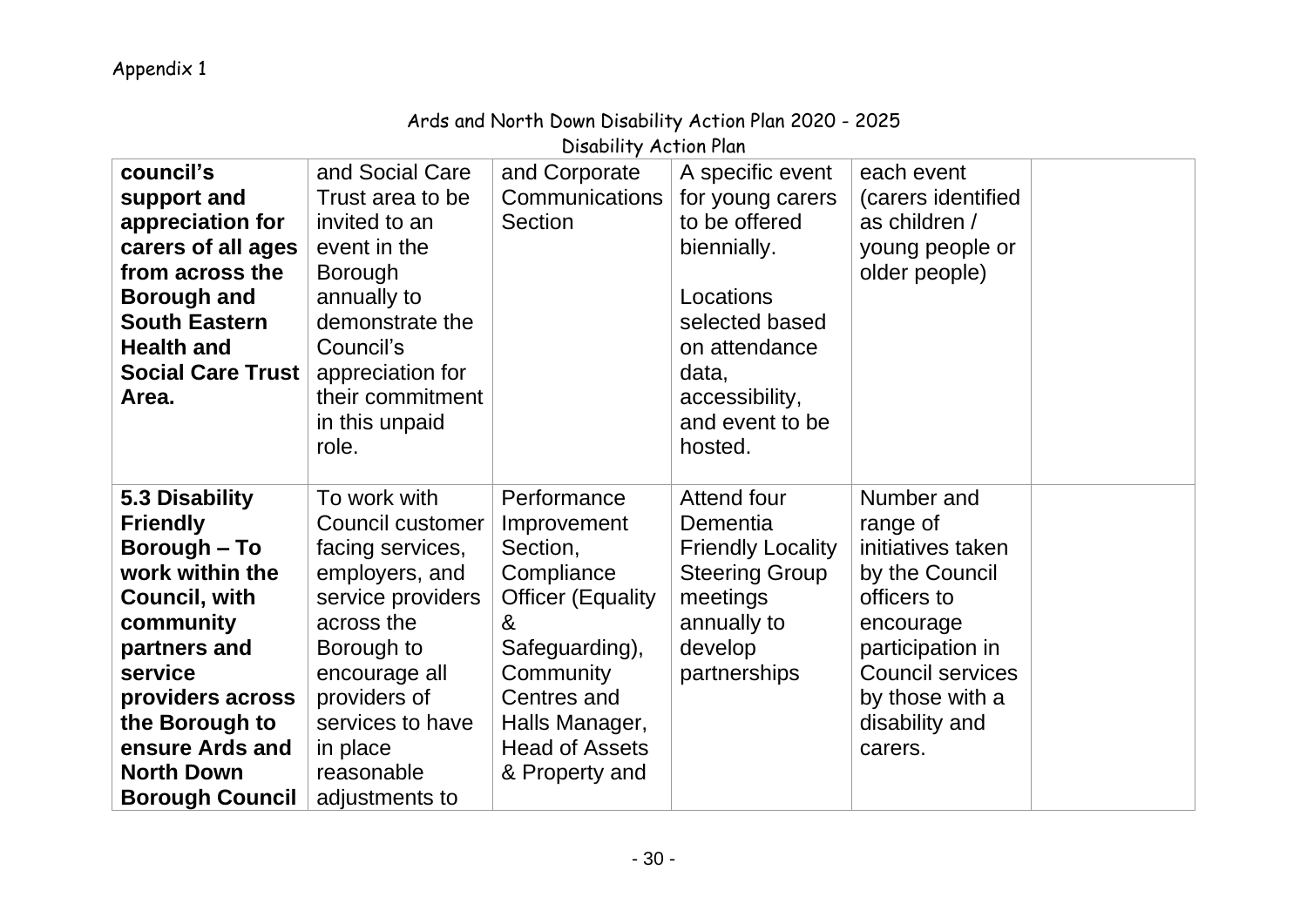| Disability Action Plan                                                                            |                                                                                                                                                                                                                                                           |                                                                                                          |         |                                                                                                                                                            |  |
|---------------------------------------------------------------------------------------------------|-----------------------------------------------------------------------------------------------------------------------------------------------------------------------------------------------------------------------------------------------------------|----------------------------------------------------------------------------------------------------------|---------|------------------------------------------------------------------------------------------------------------------------------------------------------------|--|
| is a welcoming<br>place for all in<br>relation to<br>access to all<br>facilities and<br>services. | suit the breadth<br>of users and<br>potential users.<br>To engage with<br>the Dementia<br><b>Friendly Locality</b><br><b>Steering Group</b><br>in order to<br>achieve<br>meaningful<br>progress towards<br>becoming an<br><b>Age Friendly</b><br>Borough. | Tourism<br>Manager.<br>Community<br>Planning<br>Manager                                                  |         | $15%$ of<br>businesses to<br>engage with the<br>Council and<br>community<br>partners in<br>improving their<br>service to be<br>recognised as<br>welcoming. |  |
| $5.4$ IMTAC $-$ to<br>continue to work<br>with <b>IMTAC</b> and<br>develop best<br>practice       | To facilitate and<br>attend<br>consultations<br>with IMTAC on<br>relevant issues<br>including access<br>at events and in<br>town centres.                                                                                                                 | Community,<br>Wellbeing &<br><b>Health</b><br><b>Directorate</b><br>Corporate<br><b>Projects Section</b> | Ongoing | All new<br>designated car<br>parking spaces<br>aligned to meet<br>best practice<br>advice.                                                                 |  |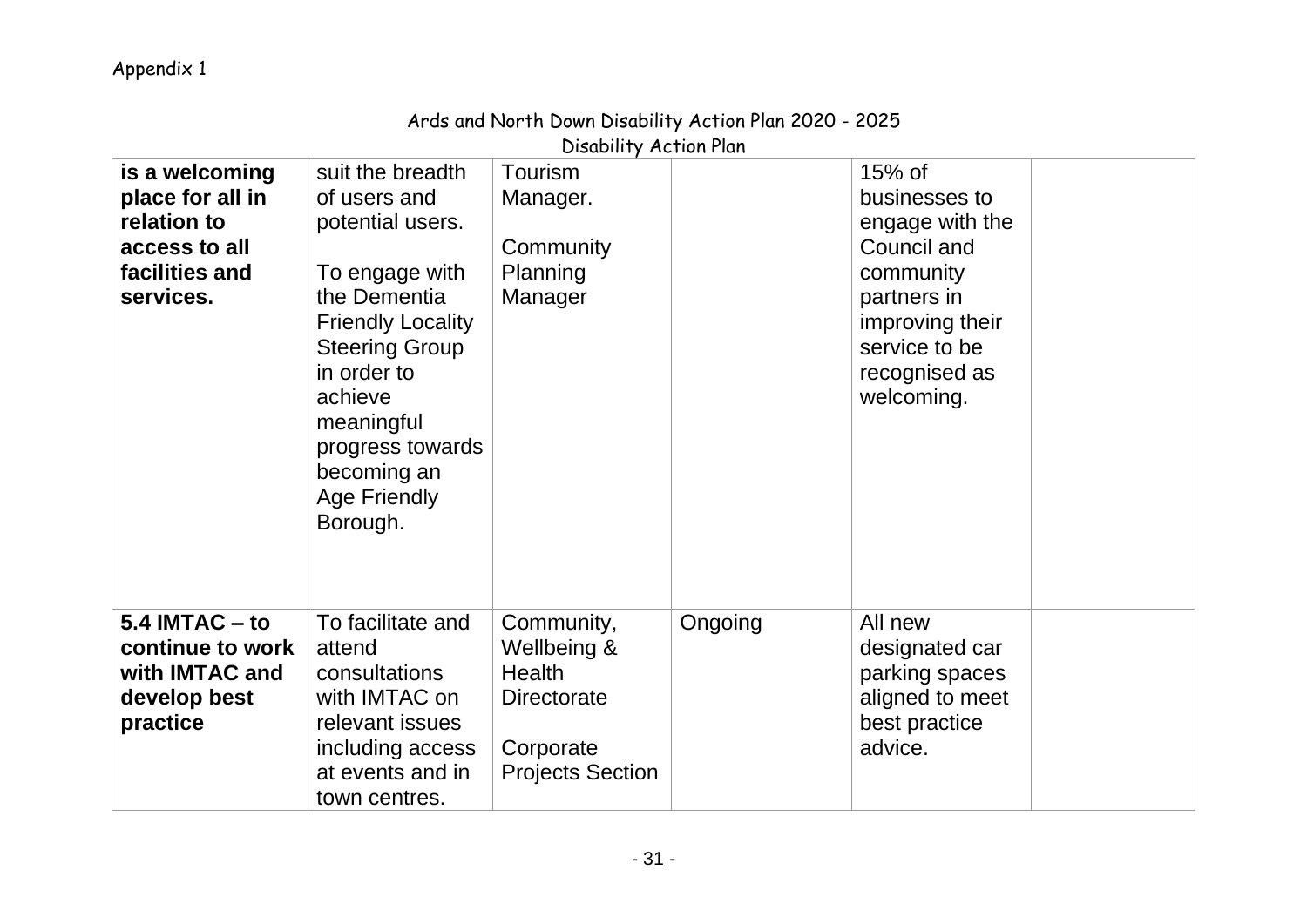| DISADIIITY ACTION FIAM |  |  |                                                                                                                    |  |  |
|------------------------|--|--|--------------------------------------------------------------------------------------------------------------------|--|--|
|                        |  |  | 5% of existing<br>car parking<br>upgraded<br>annually.                                                             |  |  |
|                        |  |  | 100% of capital<br>projects to<br>engage with<br><b>IMTAC</b><br>members as part<br>of the design<br>consultation. |  |  |
|                        |  |  |                                                                                                                    |  |  |
|                        |  |  |                                                                                                                    |  |  |

### Ards and North Down Disability Action Plan 2020 - 2025 Disability Action Plan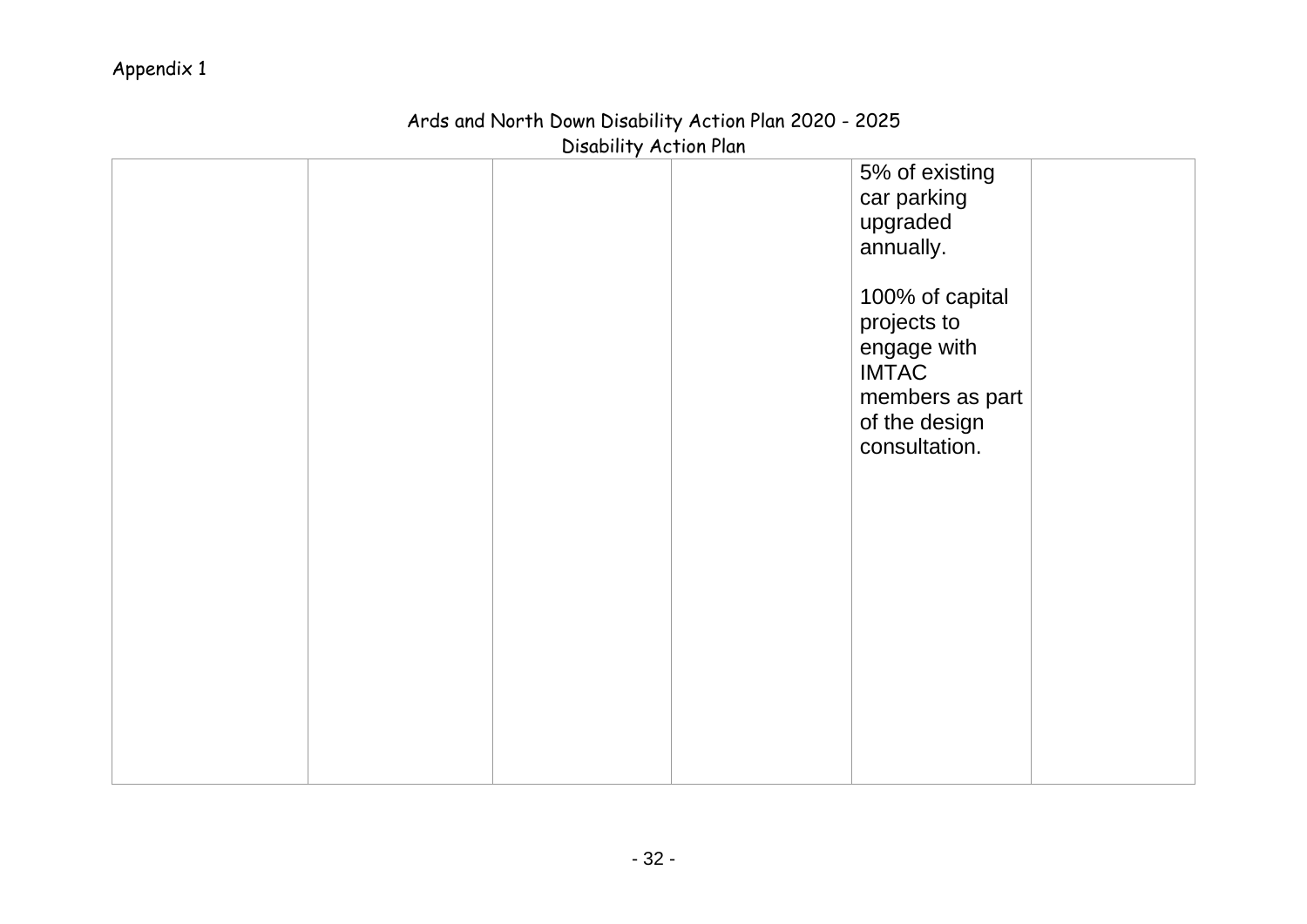| Disability Action Plan    |                                      |                          |                                  |                            |  |  |
|---------------------------|--------------------------------------|--------------------------|----------------------------------|----------------------------|--|--|
| 6. Access to              |                                      |                          |                                  |                            |  |  |
| <b>Council Facilities</b> |                                      |                          |                                  |                            |  |  |
| 6.1 AccessAble -          | To have Council                      | <b>Director</b>          | To have all                      | <b>Additional 25</b>       |  |  |
| To promote                | premises and                         | Organisational           | identified                       | Council                    |  |  |
| access to                 | facilities audited                   | Development              | premises and                     | premises and               |  |  |
| premises and              | annually by                          | and                      | facilities audited               | facilities audited         |  |  |
| facilities and            | AccessAble to                        | Administration           | across the                       | and available on           |  |  |
| other premises            | identify access                      |                          | Borough by April                 | the Council and            |  |  |
| throughout the            | and good                             | Compliance               | 2021.                            | AccessAble                 |  |  |
| <b>Borough by</b>         | practice                             | <b>Officer (Equality</b> |                                  | website audited            |  |  |
| auditing for the          | procedures for all                   | & Safeguarding)          |                                  | annually.                  |  |  |
| <b>AccessAble</b>         | users and                            |                          |                                  |                            |  |  |
| access guide              | potential users                      | Communications           | Consultation                     | At least one               |  |  |
|                           | including those                      | Manager                  | and audits to be                 | public                     |  |  |
|                           | with a disability                    |                          | held between                     | consultation               |  |  |
|                           | and their                            |                          | September and                    | annually.                  |  |  |
|                           | $care(s)$ .                          |                          | February                         |                            |  |  |
|                           |                                      |                          | annually.                        | To add two                 |  |  |
|                           | To have an up to                     |                          |                                  | additional                 |  |  |
|                           | date and relevant<br>online database |                          | Have joined up<br>information to | walking routes<br>or other |  |  |
|                           | to enable                            |                          |                                  |                            |  |  |
|                           | individuals and                      |                          | support users to<br>make more    | initiatives                |  |  |
|                           |                                      |                          | informed                         | annually.                  |  |  |
|                           | groups with a<br>disability and      |                          | decisions when                   |                            |  |  |
|                           | carers to plan                       |                          |                                  |                            |  |  |
|                           |                                      |                          |                                  |                            |  |  |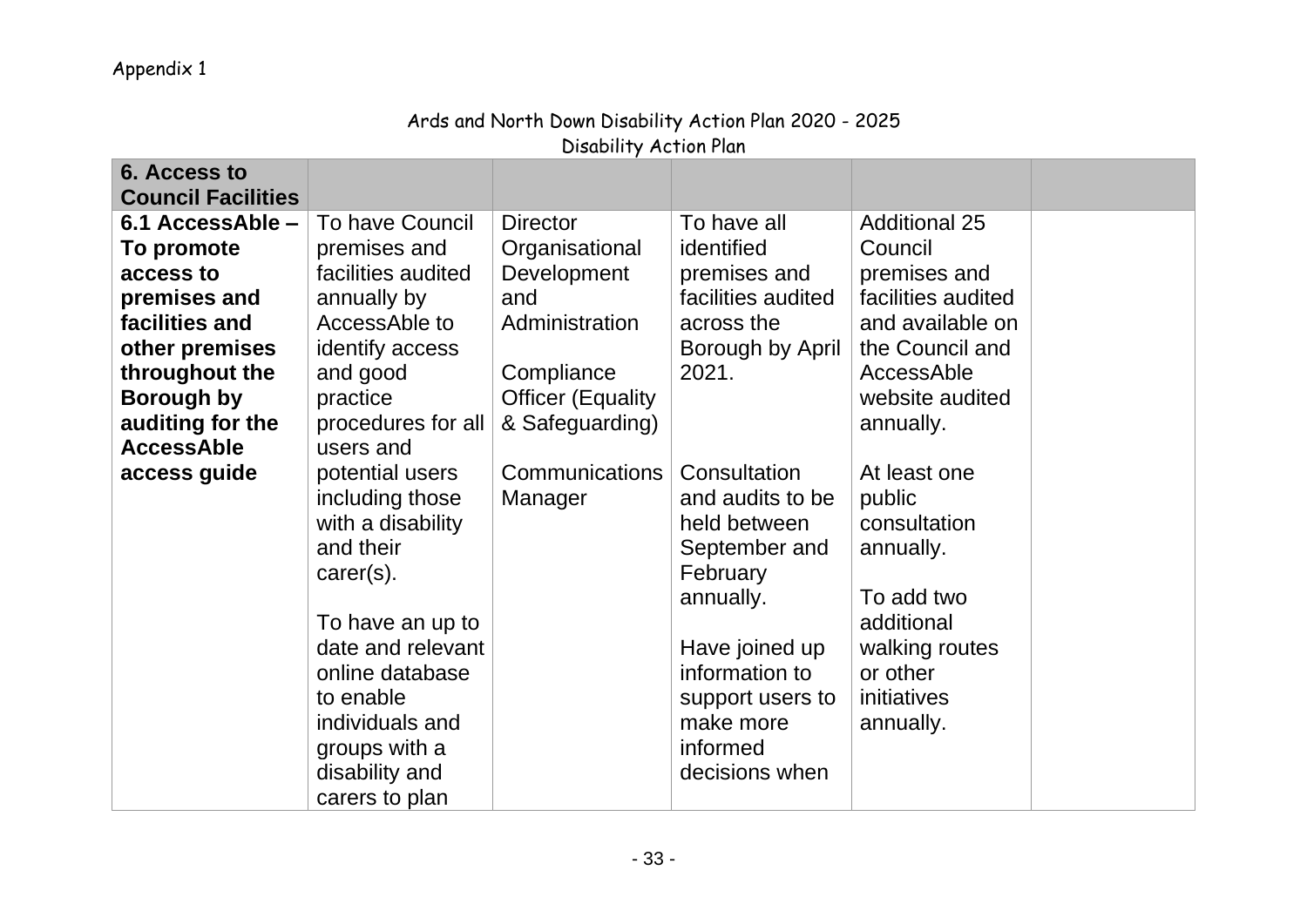# Ards and North Down Disability Action Plan 2020 - 2025

Disability Action Plan

|                                                                                                                                                                                                        | visits to a<br>breadth of<br>premises across<br>the Borough.                                                                                                                                                       |                                                                                                                                      | visiting the<br>Borough.                                                                                                                                                                                                       |                                                                                                                                                                                                           |
|--------------------------------------------------------------------------------------------------------------------------------------------------------------------------------------------------------|--------------------------------------------------------------------------------------------------------------------------------------------------------------------------------------------------------------------|--------------------------------------------------------------------------------------------------------------------------------------|--------------------------------------------------------------------------------------------------------------------------------------------------------------------------------------------------------------------------------|-----------------------------------------------------------------------------------------------------------------------------------------------------------------------------------------------------------|
| 6.2 Buddycard -<br><b>Promotion of</b><br>existing buddy<br>card schemes to<br>ensure that<br>cards are<br>accepted in all<br><b>Council leisure</b><br>facilities and for<br>relevant arts<br>events. | Increased use of<br>the leisure centre<br>by individuals<br>with a disability<br>with the support<br>of their carer(s).<br>Increased<br>Council support<br>for carers at<br>leisure facilities<br>and arts events. | Compliance<br><b>Officer (Equality</b><br>& Safeguarding)<br><b>Operations</b><br>Manager<br>(Leisure)<br>Arts & Heritage<br>Manager | Ongoing to raise<br>the profile of the<br><b>Buddycard</b><br>scheme within<br>and outside the<br><b>Borough</b><br><b>Biennially to</b><br>provide press<br>information on<br>the availability of<br>the Buddycard<br>System. | 5% increased<br>use of facilities<br>by individuals<br>with a disability<br>and their carers.<br><b>Buddy card</b><br>applications to<br>be actioned<br>within 4 weeks<br>of receiving an<br>application. |
| <b>6.3 Accessible</b><br>Beach – To<br>promote<br><b>Groomsport</b><br><b>Beach area and</b><br>changing places<br>facility as family<br>friendly.                                                     | To encourage<br>and enable<br>families to<br>experience<br>beach facilities<br>together.<br>To work with the<br>Mae Murray                                                                                         | Community,<br>Wellbeing &<br><b>Health</b><br><b>Directorate</b><br>Environment<br>Directorate and<br><b>Tourism section</b>         | Ongoing from<br>April 2019.<br>Events planned<br>annually from<br>January to<br>commence April<br>until August.                                                                                                                | Number of<br>events per<br>season by Mae<br><b>Murray</b><br>Foundation<br>Usage of<br>accessible<br>beach facilities.                                                                                    |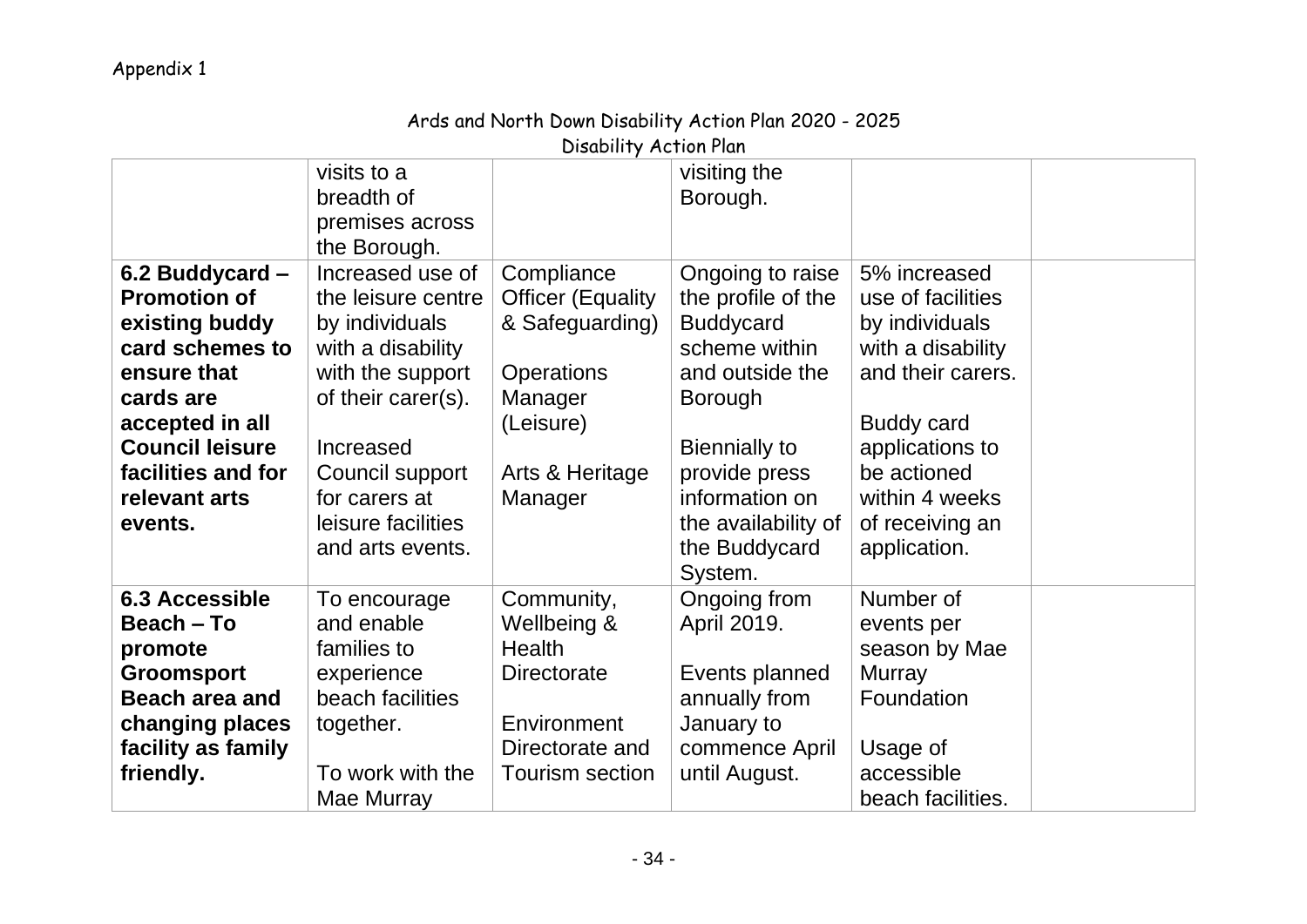# Ards and North Down Disability Action Plan 2020 - 2025

Disability Action Plan

|                                                                                                                                                                                                                          | Foundation to<br>raise awareness<br>of the facilities<br>available at<br>Groomsport<br>Harbour.                                                                         | Sport and<br><b>Leisure Section</b>                                                                                    |                                                                                    | Usage of<br>accessible toilet<br>facility                                                                                                                                                                                                     |  |
|--------------------------------------------------------------------------------------------------------------------------------------------------------------------------------------------------------------------------|-------------------------------------------------------------------------------------------------------------------------------------------------------------------------|------------------------------------------------------------------------------------------------------------------------|------------------------------------------------------------------------------------|-----------------------------------------------------------------------------------------------------------------------------------------------------------------------------------------------------------------------------------------------|--|
| <b>6.4 Pavement</b><br>Licensing – To<br>encourage café<br>culture with its<br>economic<br>benefits whilst<br>ensuring access<br>to all in the<br>surrounding<br>areas and<br>adherence to<br>good practice<br>guidance. | To register<br>pavement cafés<br>at appropriate<br>locations with<br>agreed and<br>identifiable<br>screenings whilst<br>giving access to<br>pedestrians in<br>the area. | Licensing and<br>Regulatory<br><b>Services</b><br>Manager<br>Compliance<br><b>Officer (Equality</b><br>& Safeguarding) | Ongoing as this<br>service is open<br>to all applicants<br>throughout the<br>year. | Number of cafés<br>licensed<br>annually.<br>Number of<br>withdrawn<br>licences<br>annually.<br>Comments and<br>complaints<br>received in<br>consultation<br>periods.<br>Comments and<br>complaints<br>received<br>following the<br>award of a |  |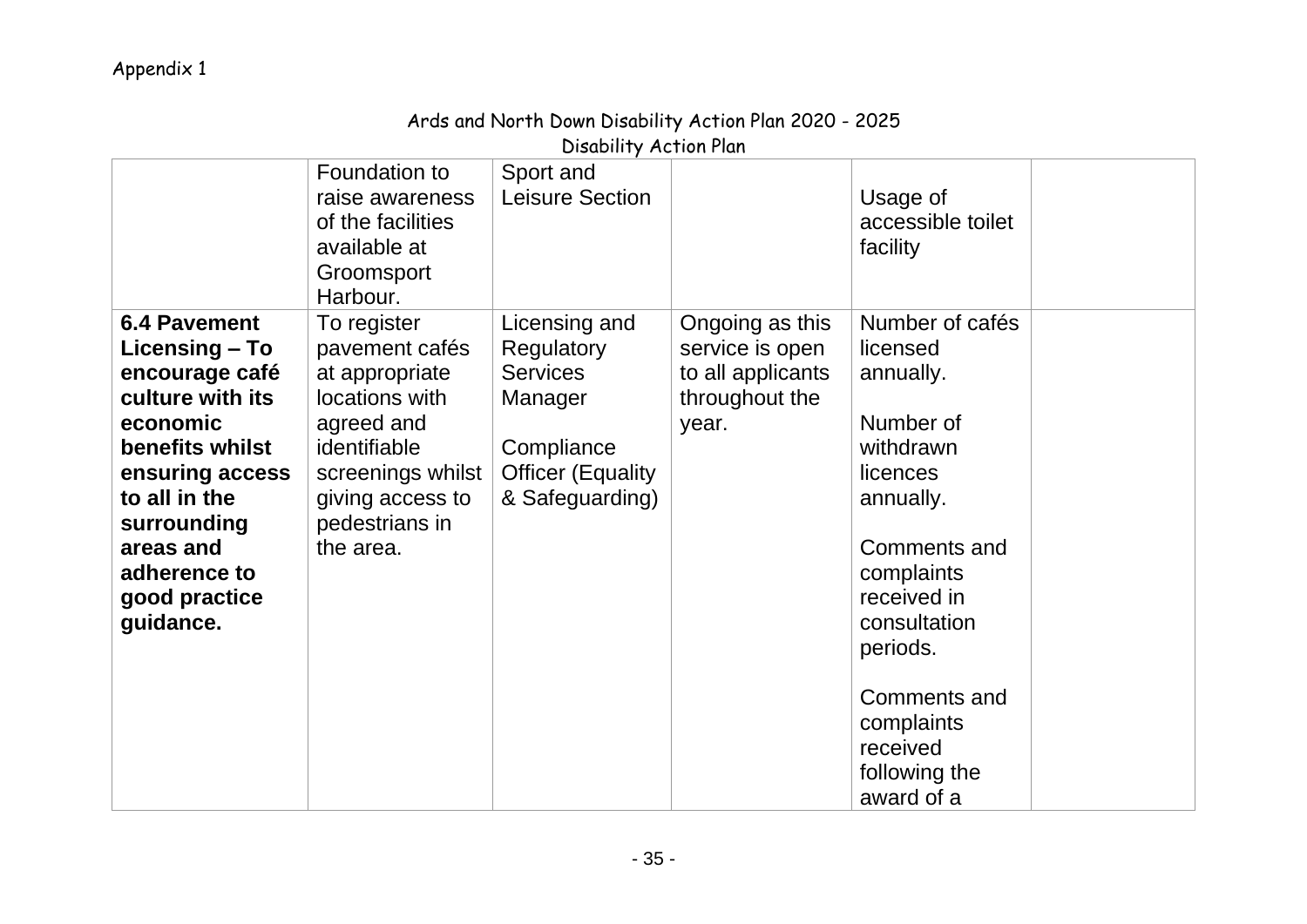| Disability Action Plan                                                                               |                                                                                                                                                                                                                               |                                                                                                                                                                                                                              |                                                                                                                                                                                                               |                                                                                                                                                                          |  |  |
|------------------------------------------------------------------------------------------------------|-------------------------------------------------------------------------------------------------------------------------------------------------------------------------------------------------------------------------------|------------------------------------------------------------------------------------------------------------------------------------------------------------------------------------------------------------------------------|---------------------------------------------------------------------------------------------------------------------------------------------------------------------------------------------------------------|--------------------------------------------------------------------------------------------------------------------------------------------------------------------------|--|--|
|                                                                                                      |                                                                                                                                                                                                                               |                                                                                                                                                                                                                              |                                                                                                                                                                                                               | pavement<br>licence.                                                                                                                                                     |  |  |
| 6.5 To ensure all<br><b>Council</b><br>premises and car<br>parking<br>arrangements<br>are accessible | To carry out<br>accessibility<br>audits on all<br><b>Council premises</b><br>to ensure the<br>access is<br>available to meet<br>the DDA<br>requirements<br>and where this is<br>not provided, to<br>improve<br>appropriately. | Community<br>Centres and<br>Halls Manager,<br><b>Leisure Services</b><br>Manager, Head<br>of Assets &<br><b>Property</b><br>Services,<br>Tourism<br>Manager and<br>Compliance<br><b>Officer (Equality</b><br>& Safeguarding) | To ensure the<br>Council is<br>meeting its<br>statutory<br>obligations and<br>where it is not,<br>to improve<br>appropriately<br>within a given<br>timescale.<br><b>Audits</b><br>commenced<br>November 2017. | 100% of<br>premises to<br>comply with the<br>statutory<br>obligations.<br>90% of identified<br><i>improvements</i><br>completed within<br>5 months of<br>identification. |  |  |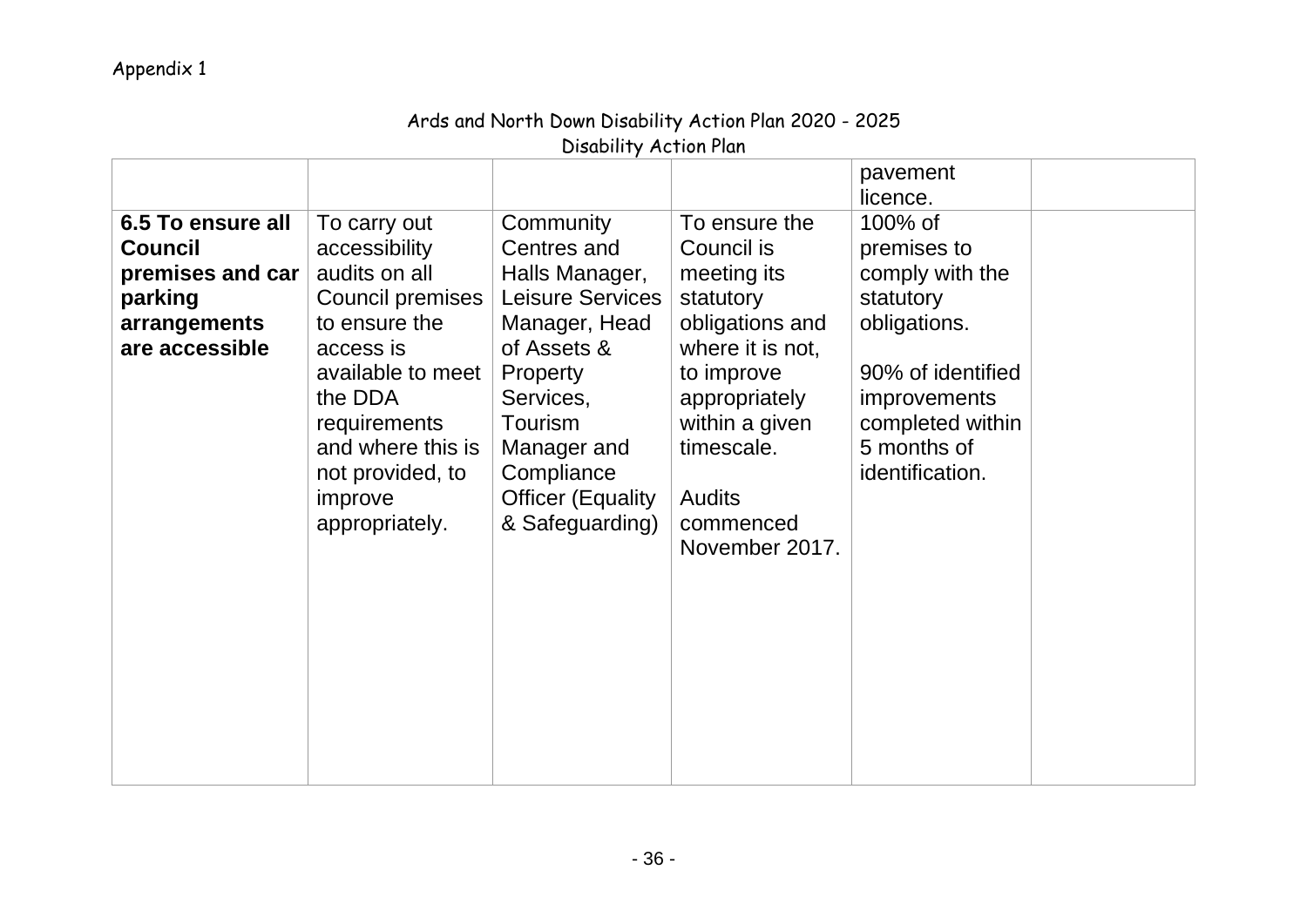| DISADIIITY ACTION PIAN |                   |                       |                  |                   |  |  |
|------------------------|-------------------|-----------------------|------------------|-------------------|--|--|
| 7. Accessible          |                   |                       |                  |                   |  |  |
| <b>Communication</b>   |                   |                       |                  |                   |  |  |
| 7.1 By ensuring        | Improve           | <b>Business</b>       | Annually on the  | 100%              |  |  |
| recommended            | accessibility and | Technology            | review of        | compliance with   |  |  |
| best practice for      | availability of   | Section.              | website provider | AA standard       |  |  |
| everyone               | Council           |                       |                  | annually on       |  |  |
| accessing              | information.      | Communications        |                  | survey of         |  |  |
| information on         |                   | <b>Section</b>        |                  | website           |  |  |
| the Council's          | Improve           |                       |                  | accessibility     |  |  |
| website.               | accessibility to  | <b>Graphic Design</b> |                  |                   |  |  |
|                        | Council           |                       |                  | 5% increase in    |  |  |
| To have a              | information and   |                       |                  | website usage     |  |  |
| breadth of             | website for       |                       |                  | of Browsealoud    |  |  |
| images for use in      | people with a     |                       |                  | and accessibility |  |  |
| <b>Council</b>         | range of          |                       |                  | adjustments       |  |  |
| publications that      | disabilities.     |                       |                  | annually          |  |  |
| display positive       |                   |                       |                  |                   |  |  |
| images of people       | To ensure         |                       |                  |                   |  |  |
| with a disability.     | Council           |                       |                  |                   |  |  |
|                        | publications      |                       |                  |                   |  |  |
| Have a range of        | promote positive  |                       |                  |                   |  |  |
| sources to             | images and        |                       |                  |                   |  |  |
| provide                | inclusion of      |                       |                  |                   |  |  |
| alternative            | diversity.        |                       |                  |                   |  |  |
| formats as             |                   |                       |                  |                   |  |  |
| requested.             |                   |                       |                  |                   |  |  |

### Ards and North Down Disability Action Plan 2020 - 2025 Disability Action Plan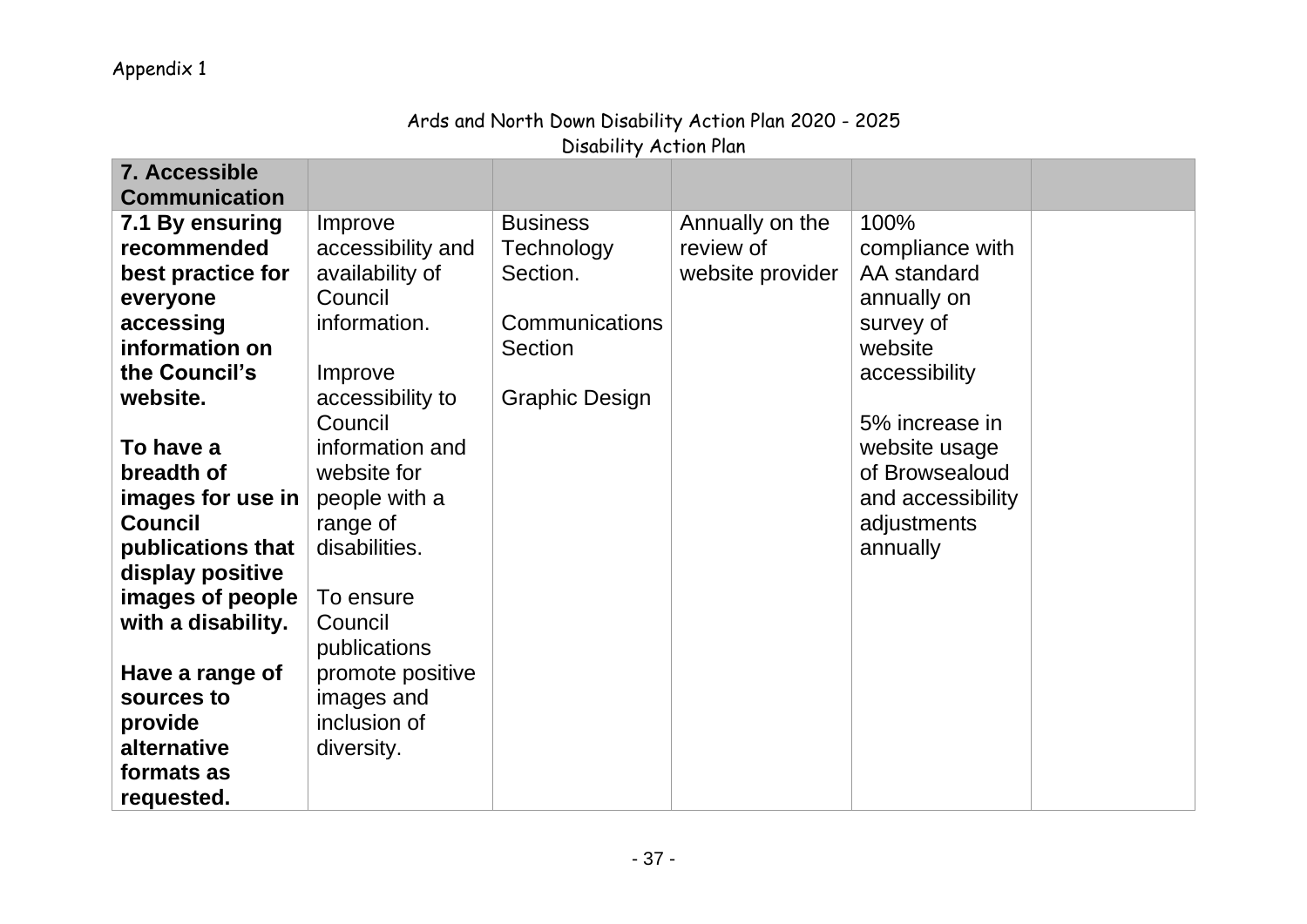### Ards and North Down Disability Action Plan 2020 - 2025 Disability Action Plan

|                                | To ensure the<br>Council engage<br>with a broad<br>range of<br>stakeholders. |                              |                  |                            |  |
|--------------------------------|------------------------------------------------------------------------------|------------------------------|------------------|----------------------------|--|
| <b>7.2 Introduction</b>        | Improve                                                                      | Compliance                   | To be active by  | Monitor usage              |  |
| of a British Sign              | accessibility to                                                             | <b>Officer (Equality</b>     | December 2019.   | via reports from           |  |
| Language (BSL)                 | Council                                                                      | & Safeguarding)              | Usage reports to | interpreting               |  |
| interpreting                   | information face                                                             |                              | be monitored     | service provider,          |  |
| service on all                 | to face and on                                                               | <b>Business</b>              | quarterly.       | with a                     |  |
| <b>Council, Tourism</b>        | website for                                                                  | Technology,                  |                  | breakdown of               |  |
| and Leisure<br>websites and in | people with a                                                                | Tourism,                     |                  | usage via each<br>section. |  |
| at least 3 Council             | range of<br>disabilities.                                                    | Leisure, &<br>Administration |                  |                            |  |
| locations.                     |                                                                              | Communications               |                  | Increase annual            |  |
|                                |                                                                              |                              |                  | usage by 3%                |  |
| <b>7.3 Complaints</b>          | The production                                                               | Compliance                   | Ongoing and      | Number of                  |  |
| procedure - To                 | of a range of                                                                | <b>Officer (Equality</b>     | reviewed every   | complaints from            |  |
| ensure people                  | forms and an                                                                 | & Safeguarding)              | six months.      | individuals with           |  |
| with a disability              | explanation of                                                               |                              |                  | a disability or on         |  |
| can access the                 | how to make a                                                                | Customer                     |                  | behalf of those            |  |
| Council's                      | complaint /                                                                  | <b>Services</b>              |                  | with a disability.         |  |
| complaints /                   | comment about                                                                | Manager                      |                  |                            |  |